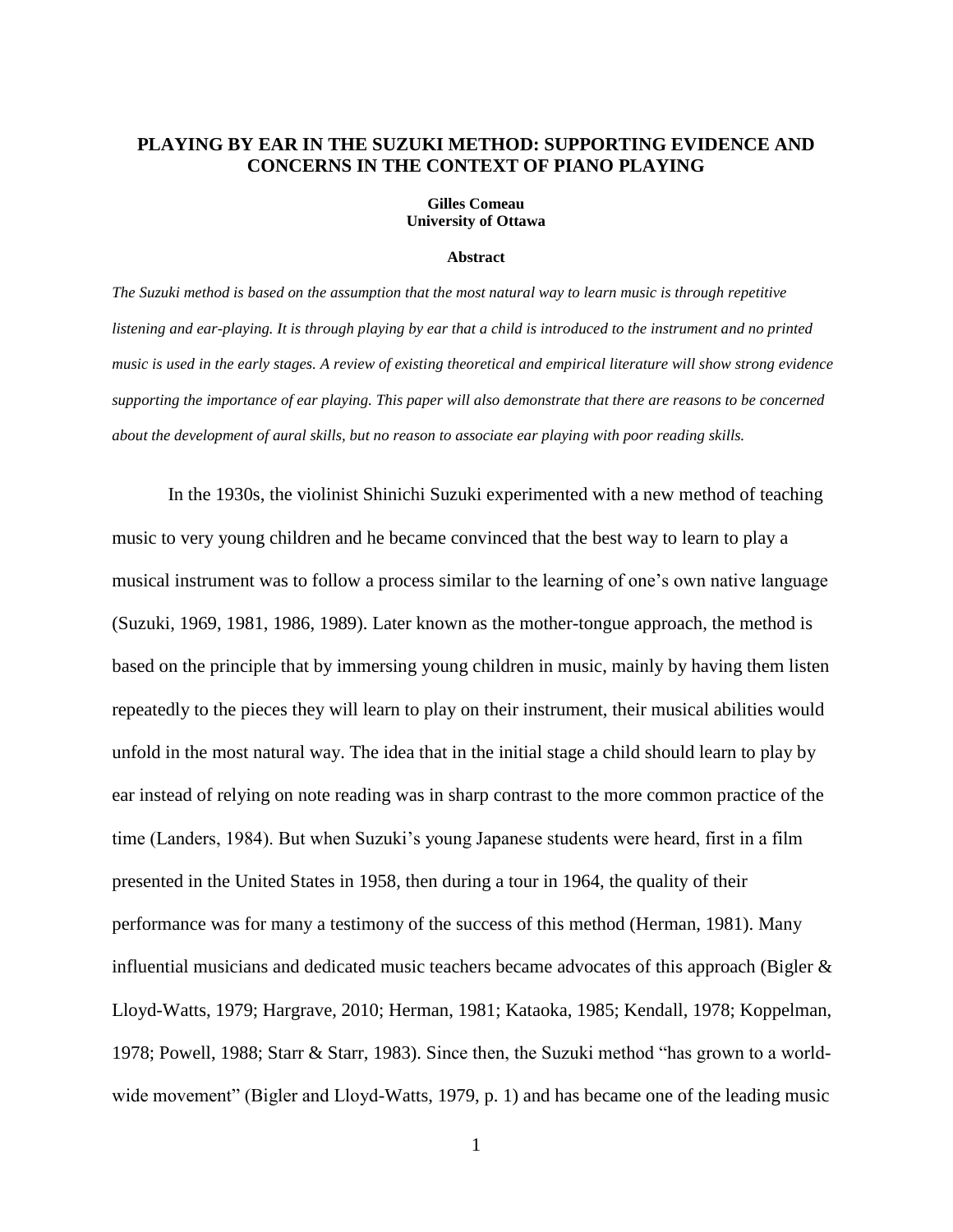methods in North America. In view of its popularity and considering that tens of thousands of students are now learning music through the Suzuki method (Suzuki Association of the Americas, 2010), we are fully justified in undertaking an analysis of one of the basic principles of this method—ear playing.

#### *Defining the mother-tongue approach*

It is interesting to look at how Suzuki (1989) came to associate the concept of the mothertongue approach to music learning. He explains that he was first astonished by the fact that ―children everywhere in the world were speaking in their own language; moreover, they did this fluently, which required a very high level of proficiency" (p. 19). Since all children of normal intelligence spontaneously learn to speak their language, he believed that there "must be a secret; and it must be training." He observed that "indeed, all children  $\dots$  are brought up by a perfect educational method: their mother tongue," and he wanted to find out if he could "apply this method to other faculties" (1969, p. 10). He "studied very closely how a baby learns to speak and tried to work out some method according to these basic rules" (1989, p. 38). Suzuki "adopted as a model the mother-tongue system of language learning . . . defined its attributes and applied them to music study" (Schneiderman, in Comeau, 1998, p. 6).

When applying the mother-tongue approach to music teaching, the concept of immersion comes first. Suzuki noted that children are surrounded by language sounds from birth, and "he reasoned that if children were surrounded by musical sounds to the same degree, they would develop an equally remarkable ability in music" (Bigler and Lloyd-Watts, 1979, p.1). It is often noted that, "through listening, the children absorb unconsciously the language of music just as they absorb the sounds of their mother tongue" (Powell, 1988, p. 7). Listening is thus the most basic element of the method, for "when one listens repeatedly, the music enters the mind; and the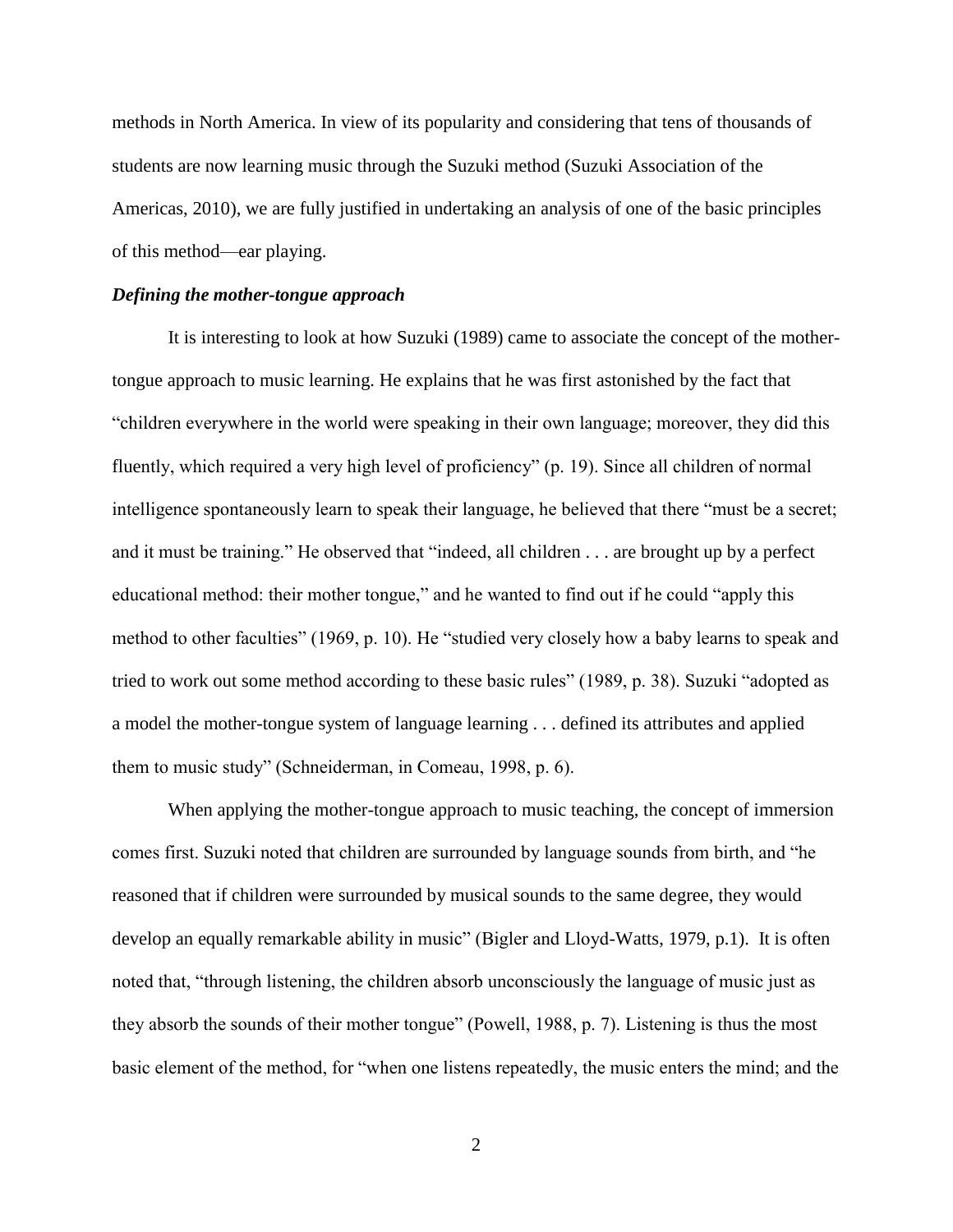more thoroughly it is internalized, the easier it is to reproduce" (Kataoka, 1985, p.13). This immersion is done through the use of recordings.<sup>1</sup> Young children repeatedly get to hear the pieces that they are going to learn on their musical instrument. The importance of repetition<sup>2</sup> is strongly emphasized: "children listen to the recordings of their music over and over again" (Bigler and Lloyd-Watts, 1979, p. 6); "students  $\dots$  become familiar with this selected repertoire through many, many listening repetitions" (Taggart, in Comeau, 1998, p. 33); and ―children learn by repeated listening to the music they are about to study just as babies listen to the sounds of language heard about them on a daily basis" (Liccardo, in Comeau, 1998, p. 33). So the child is introduced to the instrument through playing by ear; he should know the melody well before trying it out on the keyboard. No printed music is used until the student has mastered basic playing skills: "Wait to teach [reading] until an appropriate age and time. Until that time, I think it's more important to develop the ear so that children listen to and judge their own sound."

(Suzuki, 1993, p. 12)

# *Research problem*

 $\overline{a}$ 

Ear playing is at the core of the Suzuki method and Suzuki teachers endorse this approach. Suzuki's principles and application of ear-playing are often presented in non peer review music education magazines.<sup>3</sup> However, the Suzuki method is rarely discussed in scholarly writings. Fewer than 20 PhD dissertations have been written on it, and they can be classified into

 $1$ <sup>1</sup> It is sometimes suggested that the Suzuki method was made possible by the advancement of technology: "until recently, a system based on listening was not possible because the supporting technology did not exist [but now] tape recorders and/or other means of making recorded music [are] easily and widely accessible . . . . Dr. Suzuki had the vision and wisdom to utilize modern technology and thereby changed and improved the way music is learned and taught" (Bigler and Lloyd-Watts, 1979, p. 5).

<sup>&</sup>lt;sup>2</sup> When well-known Suzuki piano teachers were asked how much listening is required (Comeau, 1998, p. 35), their answers ranged from one hour a day (for Adams, Liccardo, Powell) to three (Schneiderman and Williams) and four hours a day (Fest and Harrel).

<sup>3</sup> The *American Suzuki Journal* is a quarterly publication of the Suzuki Association of the Americas for teachers and parents, and it discusses at great length the various components of this method; the *Music Educators Journal* lists 112 articles on the Suzuki method, while the *Journal of Music Teacher Education*, *Clavier Companion* and the *American Music Teacher* each have a few articles.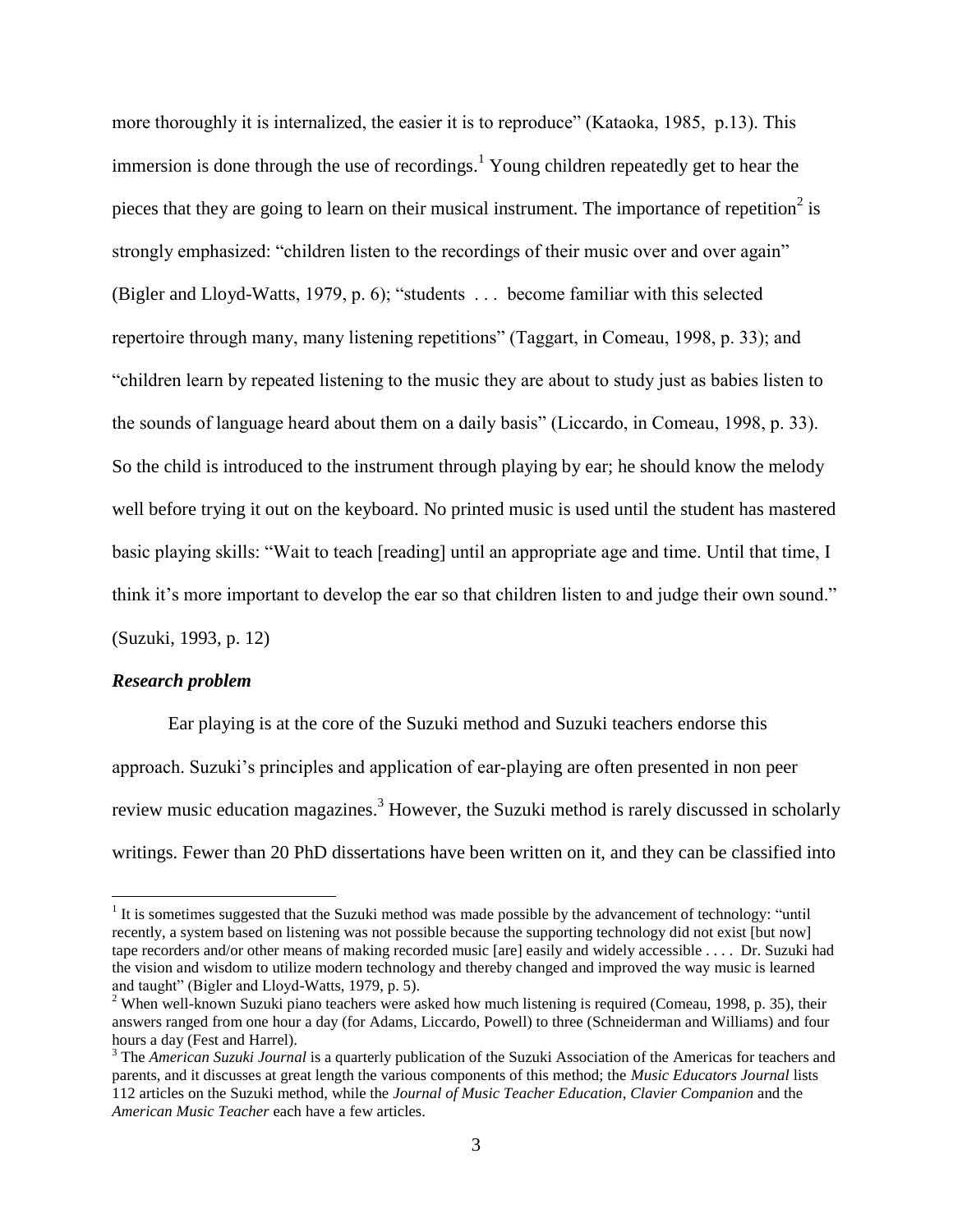four main topics: 1) curriculum issues,  $4^{4}$  2) new applications,  $5^{5}$  3) comparative analysis,  $6^{6}$  and 4) experimental investigation.<sup>7</sup> It is very difficult to find papers on this method in scholarly journals.<sup>8</sup> We have been unable to find any studies that provide a critical analysis of this popular approach that parallels music learning with first-language acquisition. Suzuki developed his teaching principles through his own intuitions and experience, but few researchers have since investigated whether the initial process of playing by ear is supported by existing theoretical and empirical literature. This paper will address this gap in the research, particularly in the context of piano learning and teaching. First a quick historical overview of pedagogues and educators that have promoted ear-playing will help to put the Suzuki method into perspective. Then strong evidence supporting the importance of ear playing in the early stages of learning will be presented. Lastly, in addressing two criticisms linked to ear-playing, we will argue that while there are problems with the development of aural training, there are no reasons for concern with regard to music reading.

# *Advocates of ear playing*

 $\overline{a}$ 

Following in a long tradition of instrumental instruction, teachers tend to emphasise pitch notation and reading skills, and most current method books are designed to teach note reading

<sup>&</sup>lt;sup>4</sup> The development of a lesson plan sourcebook (Hwang, 1995), of a teacher's guide (Lee, 1992), of a reading course (Lo, 1993), of a comprehensive curriculum (Romeo, 1986), of a program combining Waldorf and Suzuki (Smolen, 2000), and the description of home practice sessions (O'Neill, 2003).

<sup>&</sup>lt;sup>5</sup> Adapting the Suzuki method for art education (Arimitsu, 1982), for the bassoon (Schwalje, 2008), for a mixed method for cello students (Lee, 2007), for American and European piano pedagogical materials (Rutledge, 1983), for an alternative piano group class approach (Williams, 2000), for a program in Israel (Menczel, 1997).

<sup>&</sup>lt;sup>6</sup> Investigating violin technique in the Suzuki Method and other pedagogies (Perkins, 1993), cello technique in the Suzuki Method and other pedagogies (Lee, 2001), different pedagogical methodologies for the clarinet (Sperti, 1970).

<sup>&</sup>lt;sup>7</sup> Measuring the perceptual/cognitive listening development between Suzuki trained and traditionally trained students (Moorhead, 2005), the attention and perseverance behaviours of preschool children enrolled in Suzuki lessons and others involved in preschool activities, (Scott, 1987), the effect of Suzuki instruction and early childhood music aptitude (Stamou, 1998), the effect of different incidental listening experiences (Chang, 1999).

<sup>&</sup>lt;sup>8</sup> Brief mention of the Suzuki method (often not relevant except for mentioning the existence of the Suzuki method) was found in 34 articles in the *British Journal of Music Education* and 56 articles in the *International Journal of Music Education*.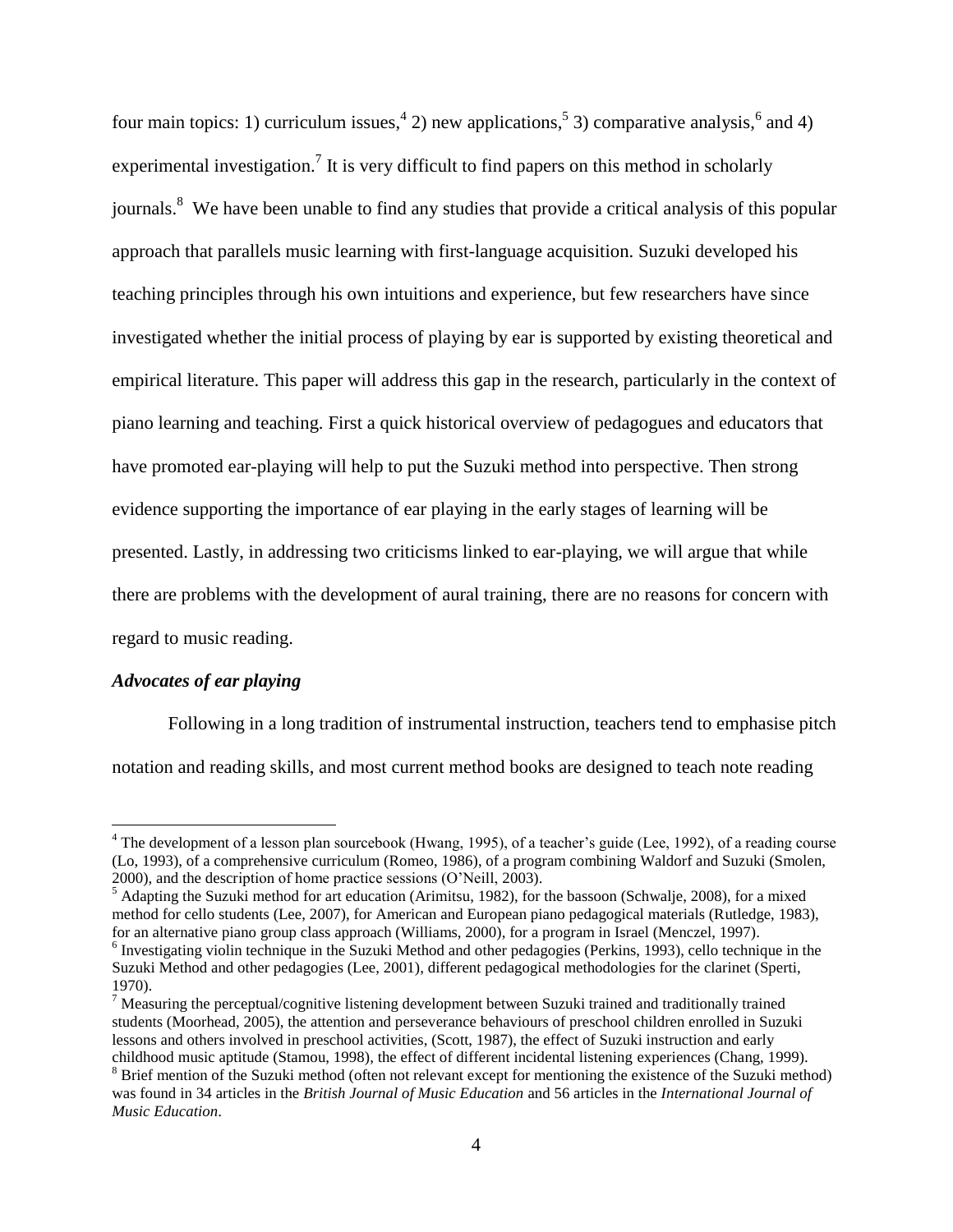right from the beginning. There are however prominent educators who have promoted the development of ear playing before introducing notation. Even in the early 1700s, Couperin  $(1716/1974)$  in his teaching manual "L'Art de toucher le clavecin" was recommending that students be introduced to keyboard playing by ear: "One should not begin to teach notation to children until after they have a certain number of pieces in their hands. It is next to impossible, while watching their book, for their fingers not to become disarranged and twisted . . . moreover, memory is formed much better in learning by heart." (1974, p. 32). In the same century, the philosopher Jean-Jacques Rousseau (1762/1979), also a musician stressed a learning sequence that favoured sound-before-sign: "The intuitive experience and enjoyment of music should come first . . . . A good deal of traditional music education has worked deductively: the formal rules have been taught in the abstract, for example, through verbal description of written notation, rather than in the practical context of making the sounds themselves" (1979, p. 215). Wellknown 20th century pedagogues have promoted similar approaches. The American piano teacher Abby Whiteside stated that "the only safe beginning for a music student is to play by ear. To believe this completely, one need only observe the ease and accuracy of those students who began in that manner. The skill they develop is never duplicated by those who learned the notes first and built up a coordination depending on the eye" (Whiteside, 1997, p. 165). Canadian professor Marc Durand (1996) finds it essential that music learning focus first on sound, for a strong connection must be established between the ear and the instrument before the eye connection is developed. American teacher Stanley Schleuter (1997) developed his theory of instrumental learning based on his observation of language acquisition: "Children gain vocabulary and verbal facility over a long time period through speech alone and without a symbol system . . . . Music learning should follow the same basic sequence of events for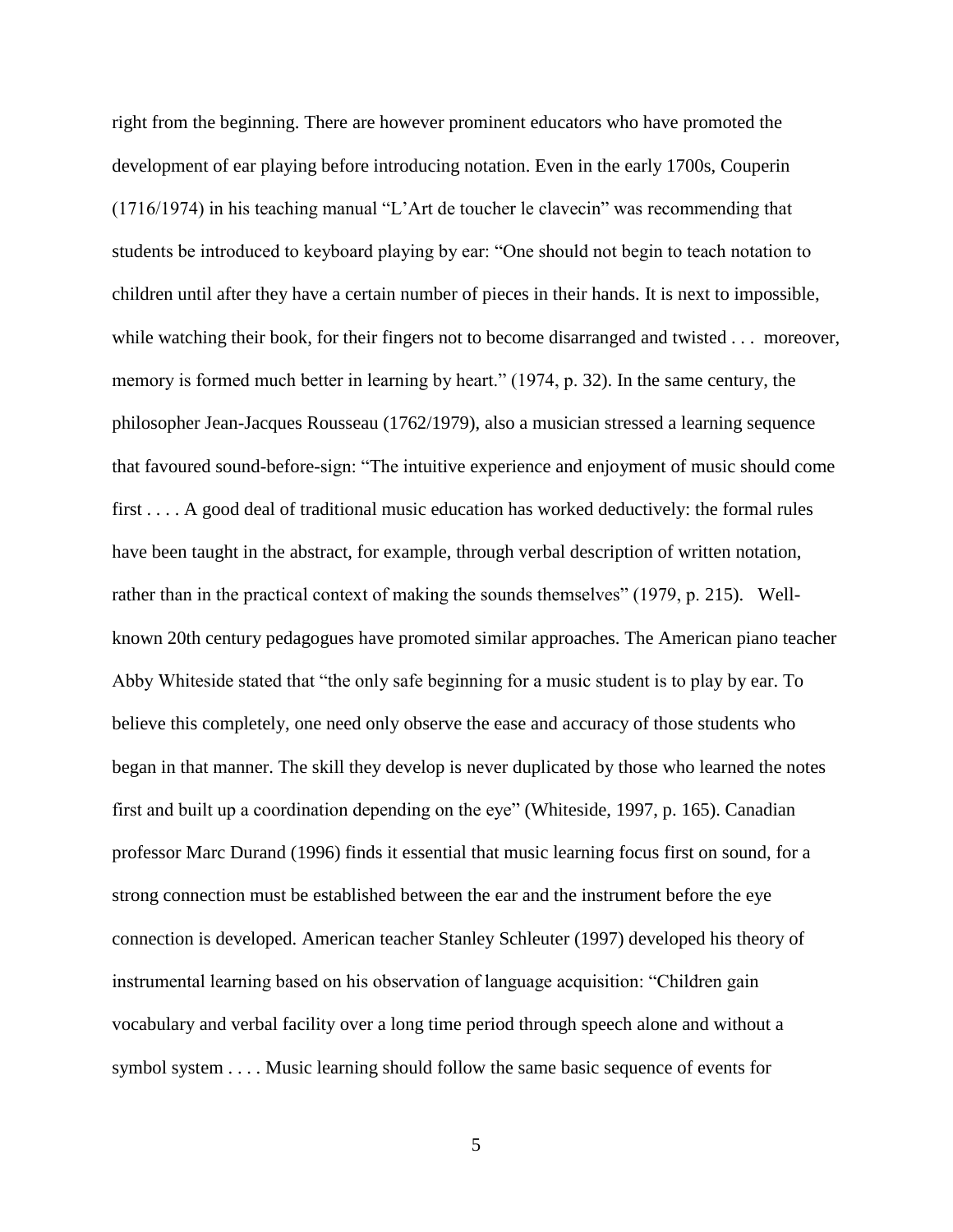language learning" (p. 21). He believes that "music readiness [should] occur first so that students have something to express musically with instruments and only then does notation take on musical connotations"  $(p, 23)$ . His rationale is very similar to Suzuki's, but his teaching approach is somewhat different: the student must first establish a vocabulary of tonal and rhythmic patterns through singing, clapping and counting exercises, concurrent with the development of musical instrument skills. Application of language models of learning have also been of particular interest to jazz teachers because this form of performance demands improvisational skills. The linguist Barry Velleman (1978) developed several recommendations for jazz educators and he suggested that a large part of the training be spent on drilling improvisational patterns without reference to written materials. He emphasized the need for students to model patterns of sounds after hearing the instructor and he stressed that: "ear training should precede music reading" (p. 29).

It is obvious that many prominent pedagogues have valued ear-playing and that all of these have had their own strategies for applying this principle. However, it is Suzuki who has had the greatest impact, spreading ear playing to thousands of beginning music students all over the world. His systematic approach is well suited for young children and the impressive results he achieved contributed to the popularity of learning to play by ear. What, however, is the supporting evidence for promoting ear playing?

#### *Support for Ear Playing*

Central to the debate surrounding ear-before-eye or sound-before-sign sequence is the premise that sensory and motor experiences should always precede the learning of a concept and the use of symbols. Children's ability to read music is not the problem; as Tommis and Fazey (1999) have shown, children as young as three can develop a basic understanding of the pitch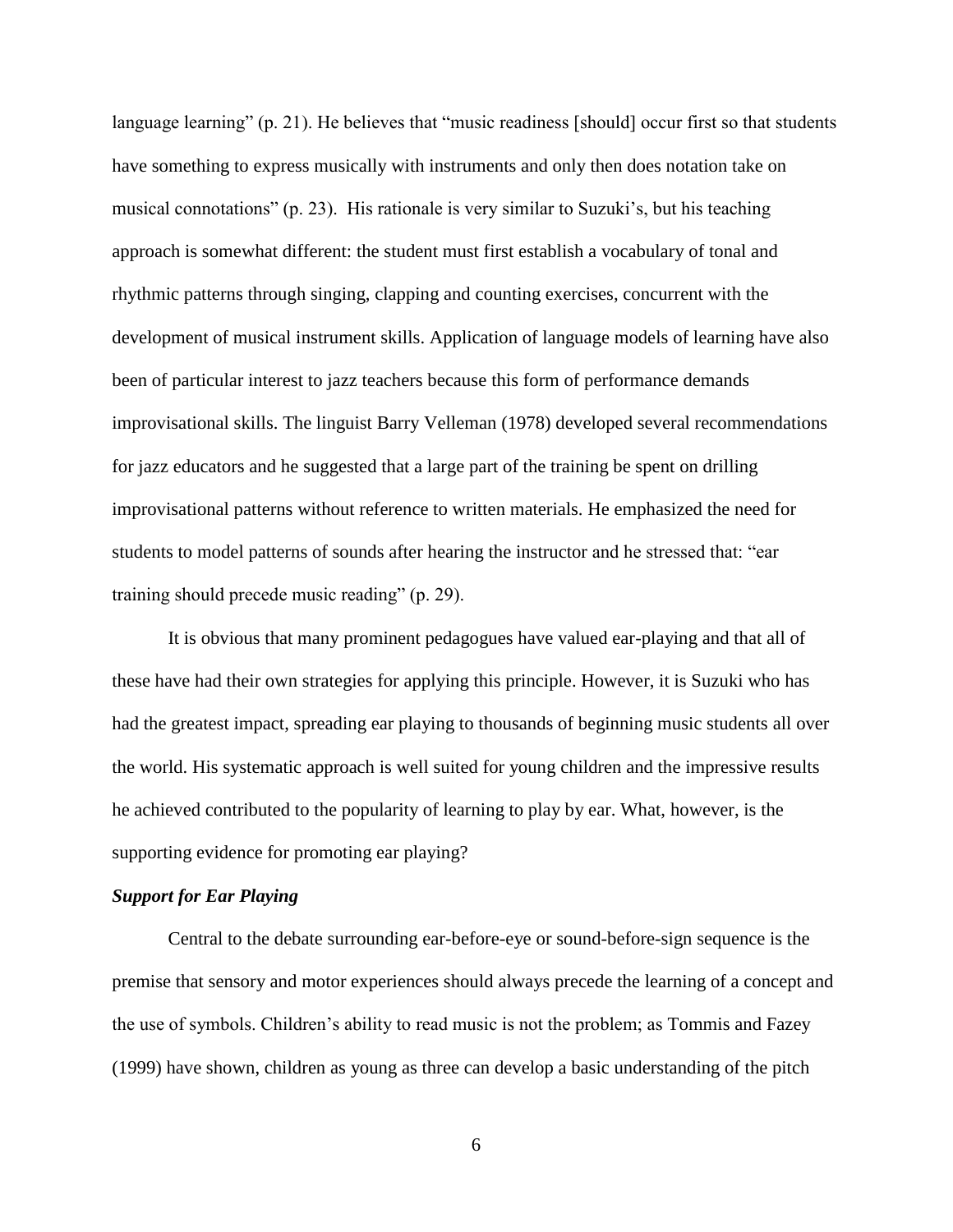component of musical notation and relate this to the piano keyboard. Methods for preschoolers such as the *Kelly Kirby Kindergarten Piano Method* (Kelly-Kirby, 1939) and *Music for Young Children* (Balodis, 1993, 1996) have been very successful in teaching youngsters how to read music and play the piano from a simple score. The question is whether music reading is the best way to start a musical instrument.

Over half a century ago, the psychologist James Mainwaring (1941, 1947, 1951) made the observation, while comparing musical and linguistic skills, that the ability to speak and understand one's own language precedes the acquisition of the ability to read and write it, and yet musical education frequently begins by inverting the sequence: "Instead of learning first how to produce . . . the sounds . . . and later being taught to associate a symbol with the sound he can immediately and unconsciously reproduce, the child is taught to associate the symbol with an activity, such as the depression of a particular key, and not with the resultant sound"  $(1941, 1941)$ p. 206). This progression follows the following scheme: recognition of a symbol, then automatic motor response followed by an unexpected sound (1941, p. 208). When this method is adopted, the "association which becomes mechanized is that between a visual symbol and a manipulatory action" (1951, p. 201). Mainwaring promoted the sound-action relationship where the visual symbol evokes an image of the sound and stimulates the necessary action. The correct sequence of teaching is then as follows: "recognition of symbol, image of sound represented, kinaesthetic manipulatory reaction, production of expected sound" (1941, p. 214). Mainwaring favoured playing by ear, which he defined as an acquired skill that reproduced directly on an instrument a recalled musical experience (1951, p. 201), for he believed that "to 'think in sounds' . . . is . . . of fundamental importance in the development of musicianship" (1941, p. 208) and he felt that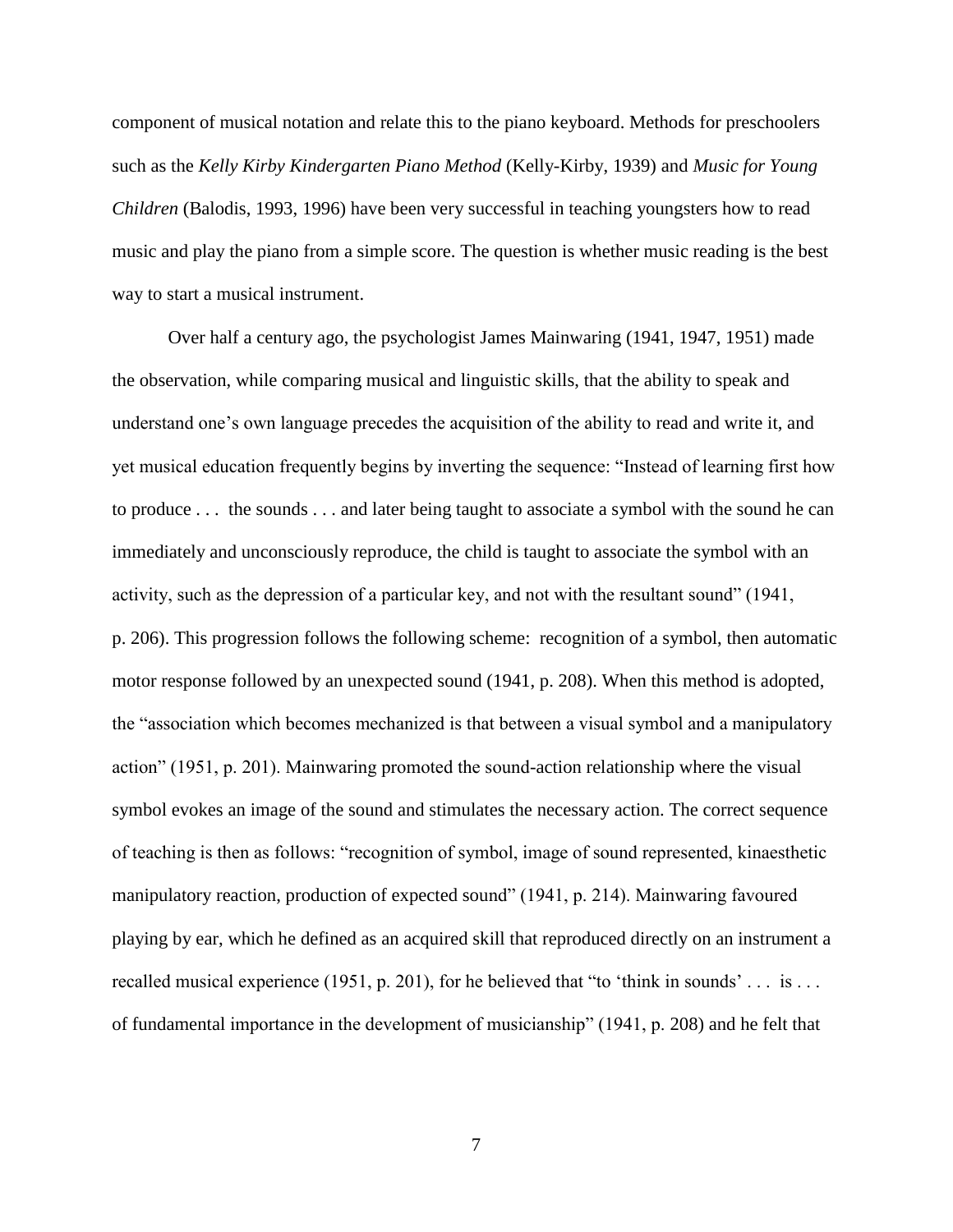"the ability to 'play by ear'  $\ldots$  is, in fact  $\ldots$  genuinely a criterion of real musicianship" (p. 210).

Twenty-five years later, Kochetvitsky (1967) would make similar observations, based this time on the structure and function of the central nervous system. Through his analysis of the auditory stimulus, the conditioned reflex and the conditioned response, Kochetvitsky showed what he called the "extreme importance" of establishing a connection between the auditory and the motor system at the very beginning of music study, and later between the visual, the auditory and the motor systems. He deplores the fact that piano lessons traditionally follow this sequence: "visual impression  $\rightarrow$  search for a key  $\rightarrow$  movement" (p. 30). With this scheme, the result of the motor act is rarely heard since "there is not time for listening: the next note must be found and played‖ (p. 30). He recommended that the initial period be devoted to tone production, with full attention given to tone quality, kinaesthetic sensations and form of movement. Students are given simple tunes to play by ear, forcing them to hear inwardly the sounds they want to reproduce. This approach allows the development of the following schema: "auditory stimulus (inwardly heard tone)  $\rightarrow$  anticipation of motor act  $\rightarrow$  motor act resulting in actual sound  $\rightarrow$  auditory perception and evaluation of the actual sound"  $(p. 30)$ . The auditory stimulus calls forth the movement which produces the sound and the result of the motor action is immediately checked by the ear and evaluated. This link must always be observed in performance as well as in practice. The introduction of note symbols should come only when this link is strongly established; every sign should represent an element already experienced aurally. Then once notation has been learned, it is the teacher's task to watch carefully to make sure that hearing inwardly is always the "leading and controlling element" (p. 31). The motor response should not become a direct reaction to a visual stimulation, but should always go through the auditory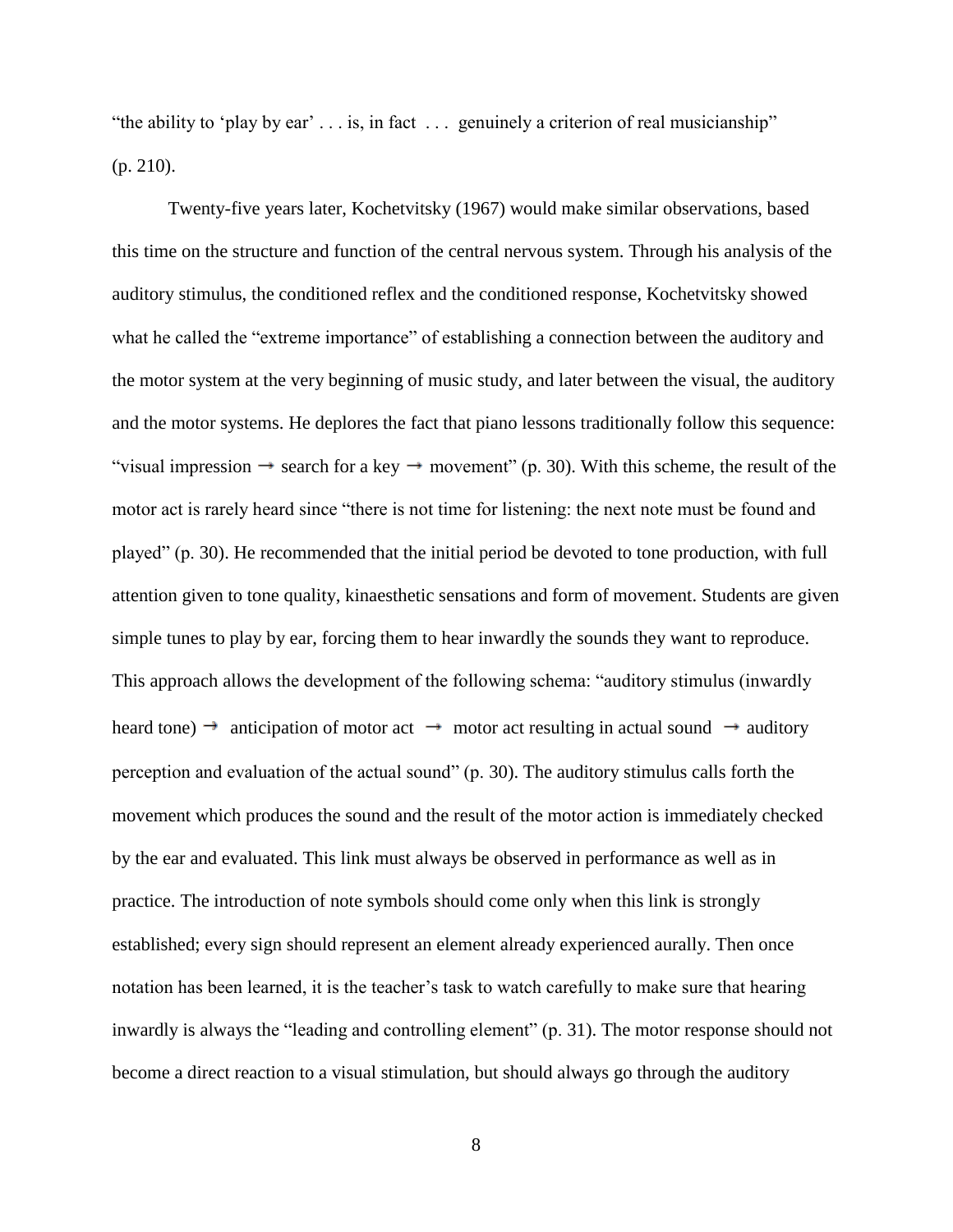system and only then promote the motor reaction. The printed note signs "first excite the cells of the visual region of the cortex, are transmitted to the auditory region, and only then . . . promote the corresponding motor response" (p. 28). The chain of reactions is always guided by the sound: "visual stimulus: the note sign  $\rightarrow$  auditory stimulus: the inwardly heard tone  $\rightarrow$  anticipation of motor act  $\rightarrow$  motor act resulting in actual sound  $\rightarrow$  auditory perception and evaluation of the actual sound"  $(p. 31)$ .

A famous study by Posner, Nissen and Klein (1976) brings further evidence of the importance of developing good auditory stimulus at the beginning of music lessons, because when facing a double task, vision tends to dominate other modalities of perception: "subjects" exhibit a general attentional bias toward the visual modality whenever they are likely to receive reliable input from that modality"  $(p. 161)$ . When visual and auditory signals are presented simultaneously, or when visual and kinaesthetic signals are received at the same time, there is evidence showing that visual cues dominate (p. 159) and auditory cues will have less impact.

More recently, psychologists McPherson and Gabrielsson (2002) have also explained why the ear should come as an essential prerequisite to the introduction of notation. During the early months of training, they recommend teaching children to sing pieces by rote, and then transfer that familiar repertoire to their instrument. Playing pieces by ear is favoured in order "to establish the important ear-to-hand coordination skills" (p. 110). They believe that learning to decode musical notation is a complex skill that requires full conscious attention and when a teacher is asking a student to focus on another demanding task, the motor skills involved in learning to manipulate an instrument, these two skills are not yet automatic and are competing against each other. Because there are constraints on the amount of information beginners can think about at one time and because there are limits on how quickly they can process new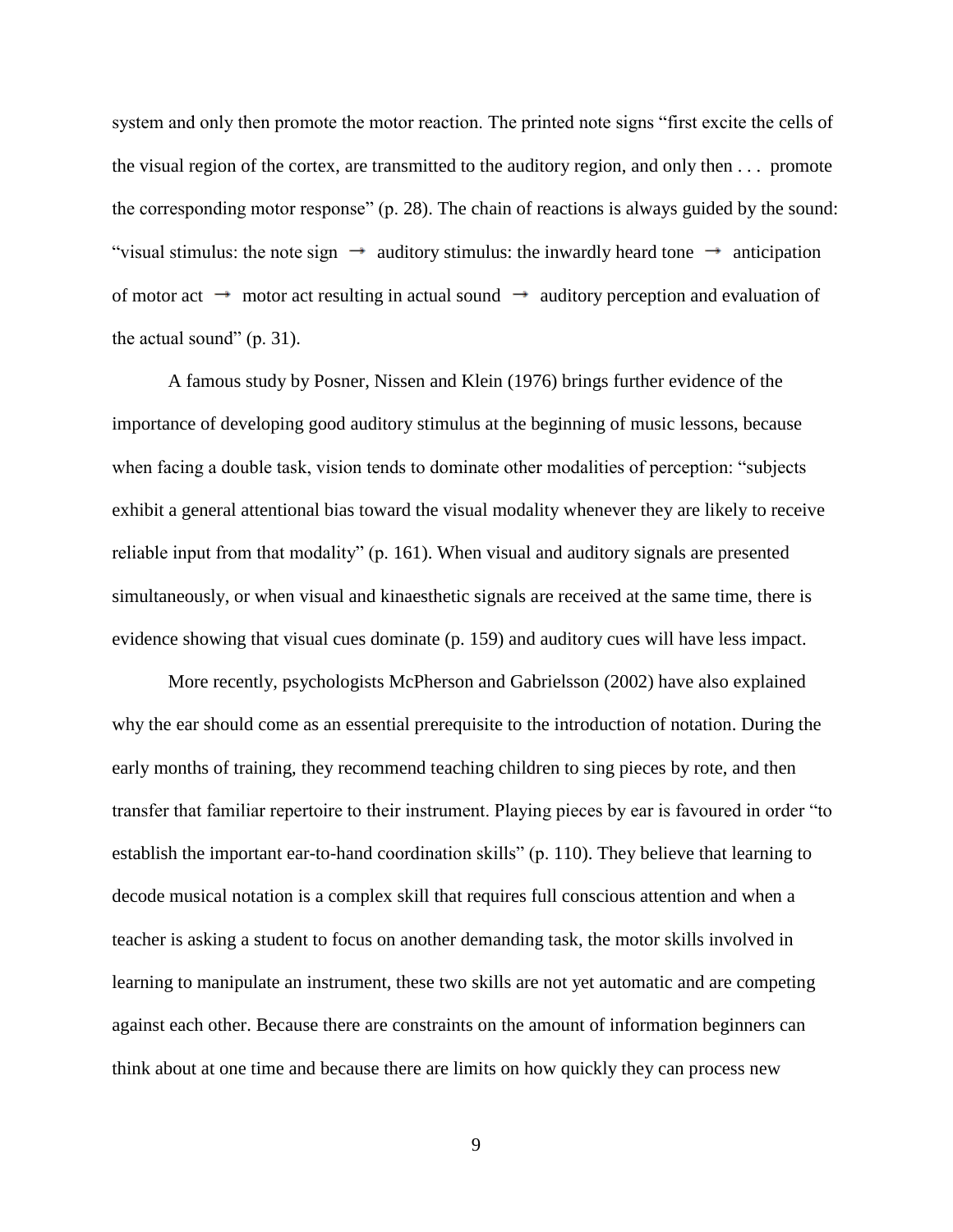information, it can be pointless to expose them to the complex variety of technical skills needed to play an instrument while at the same time asking them to read and comprehend notation. Children focusing on reading notation "may have few cognitive resources left to devote to manipulating their instrument and listening to what they are playing" (p. 106).

Bamberger (1996, 1999) brings forward another important factor to consider when teaching beginners. Listeners, even novice ones, do not perceive music on a note-to-note basis, but through "structurally meaningful entities such as motives and phrases" (1999, p. 49). Even young children naturally focus their attention on these "units of perception" and "only with further effort do they move on to the 'notes'  $\degree$  (p. 49). Teaching music should follow the same gestalt principle of sound organization. Instead of asking students to focus on the "smallest, isolated objects," the individual notes, "with no context or functional meaning" (p. 50), students should learn music by experiencing the playing of meaningful musical patterns and phrases. Only after they have had considerable experience with larger musical entities, should single notes be studied in isolation. Otherwise, teachers are asking beginner students to put aside their most natural way of experiencing music. When notation is introduced too early, students struggle over individual notes, sometimes playing so slowly and hesitantly that they have no concept of the piece they are trying to perform. Playing by ear is a good way to ensure that learning is always musically meaningful.

# *Concerns about ear training*

There is strong support for ear playing in the early stages of music learning, but what can we say about the common criticisms directed at the Suzuki method: 1) poor aural skills in spite of the focus on listening and 2) poor reading skills in the absence of note reading in the early stages of learning?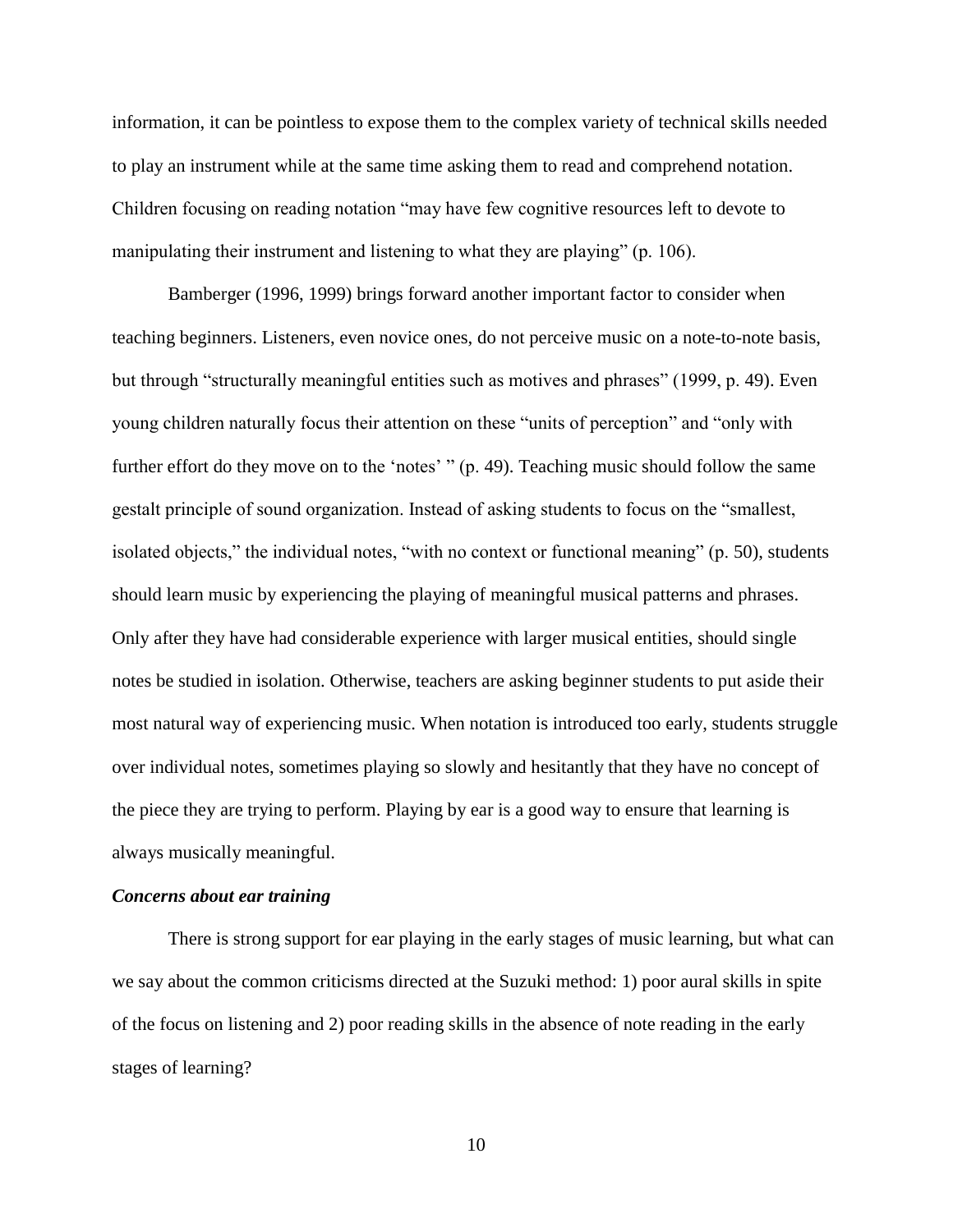Suzuki teachers (Powell, in Comeau, 1998) insist that their method develops good aural skills: "Suzuki students' ears tend to be wonderful because it is a listening-based approach" (p. 71). Listening is constantly emphasised as students learn to "listen to themselves when they play" (p. 71). The method insists on cultivating good tone quality where students demonstrate "listening refinement" and sensitivity to "slight gradation and variation [in sound quality]" (Schneiderman, in Comeau,1998, p. 72). It is often acknowledged that Suzuki students play musically due to their well developed listening capabilities (Herman, 1981; Powell, in Comeau, 1998). However, a clear distinction must be made between developing the skills to listen to one's own playing and acquiring strong mental representations of the musical properties of pitch, rhythm and harmony. The latter is known as ear training and implies both a cognitive understanding of the musical elements that are heard when music is being performed and the mental ability to experience sound recollections when written symbols are read from a musical score. A look at how aural skill is defined in Edwin Gordon's music learning theory and a review of how ear training is introduced in popular music program will help us understand what might constitute legitimate concerns regarding the capacity of the Suzuki method to develop good eartraining skills.

Edwin Gordon (1984, 2001, 2003, 2004),  $9$  like Suzuki, looked at the process of language development as a means of understanding musical learning. He observed that a child first listens, and after much repetition begins to repeat what he has heard. After a period of imitation, the child begins to associate words with what they stand for, and then individual words are grouped

 $\overline{a}$ 

<sup>9</sup> There are two other publications that will not be discussed here but are worth mentioning in the context of this study. Grunow, Gordon and Azzara (2000) developed a sound-before-sight method book, *Jump Right In: The Instrumental Series*. Based on Gordon's Music Learning Sequence (1984), it emphasizes playing by ear prior to and while learning to read music. As a continuation of that series, Lowe and Gordon published in 2004, *Music Moves for Piano*, a piano series also based on Gordon's music learning theory and designed to develop audiation and keyboard performance skills.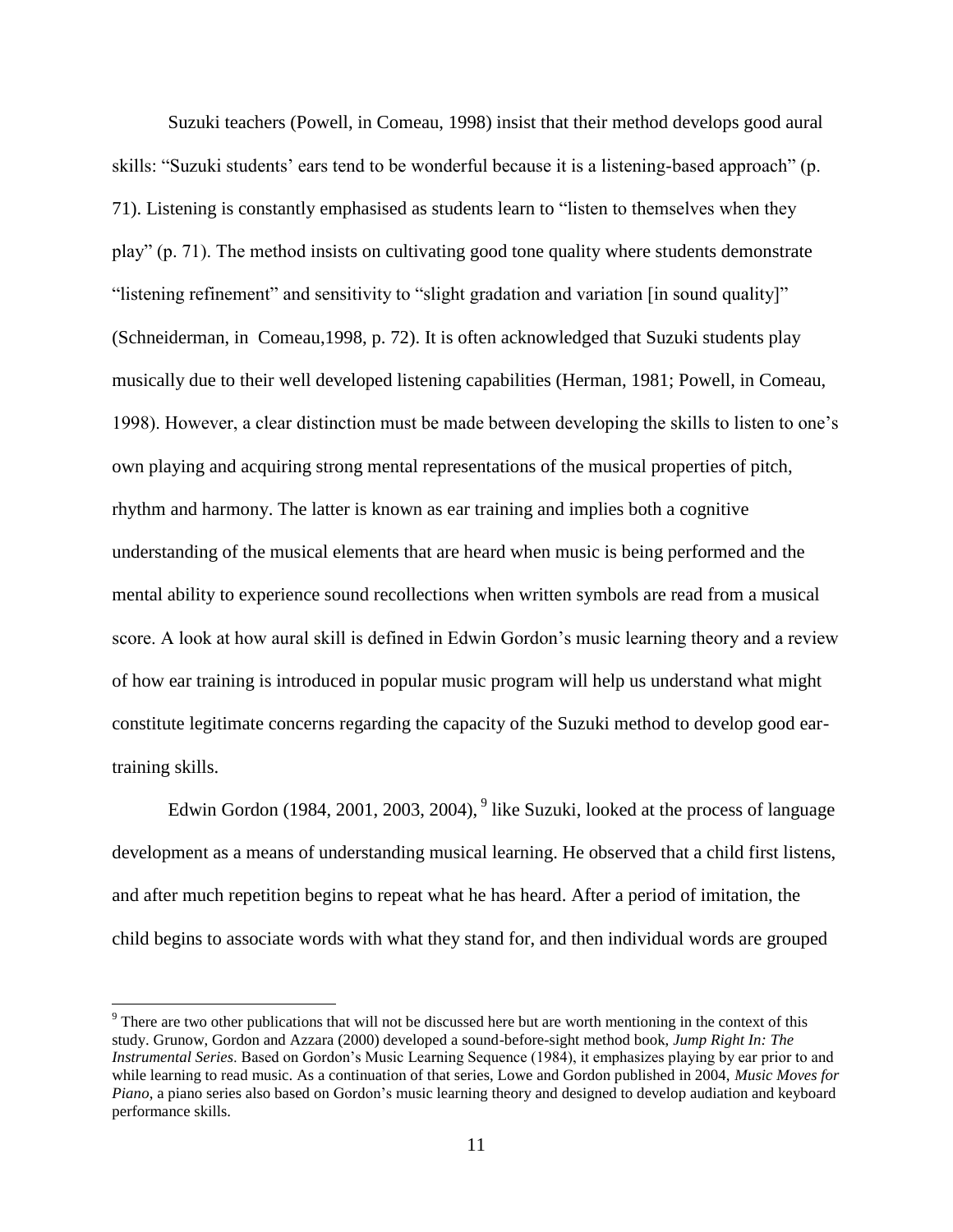into sentences to communicate thoughts. It is only after these initial stages have been well mastered that the child will receive instruction on how to read and write. In order to match these natural stages, Gordon developed a set of sequential levels of learning that includes five stages of discrimination: aural/oral, verbal association, partial synthesis, symbolic association and composite synthesis. The aural/oral experience is at the core of Gordon's approach. Since a child learns to speak from listening, music learning should also begin with patterns of sound. This is accomplished through rote learning of tonal and rhythmic patterns using neutral syllables. Gordon stressed the importance of accumulating a vocabulary of melodic and rhythmic patterns, rather than acquiring knowledge of individual notes. At the second stage, an appropriate label is given to each pattern. Syllables are used to identify pitch and Gordon developed a rhythmic language to label the different rhythm patterns. Through verbal association, students learn tonal and rhythmic solfège. At the partial synthesis level, teachers use tonal and rhythmic activities to make sure that students can recognize tonality and meter. When this recognition is achieved, a student is ready to learn musical symbols through reading and writing, and the symbolic association level is reached. It should be noted that students must have mastered the aural/oral and verbal association stages before music symbols are introduced in order to ensure that they will always be able to hear internally the music written in notational form.

Gordon introduced the concept of audiation to explain the process that takes place when one hears music silently through recall. Through this process, mental hearing happens, even though no physical sound is present. But audiation is more than just a musical form of auditory imagery. It is a cognitive process by which the brain gives meaning to musical sounds, just like thinking gives meaning to speech. Audiation necessarily implies music comprehension and this is achieved through aural training and verbal association where, in the initial stages, each tonal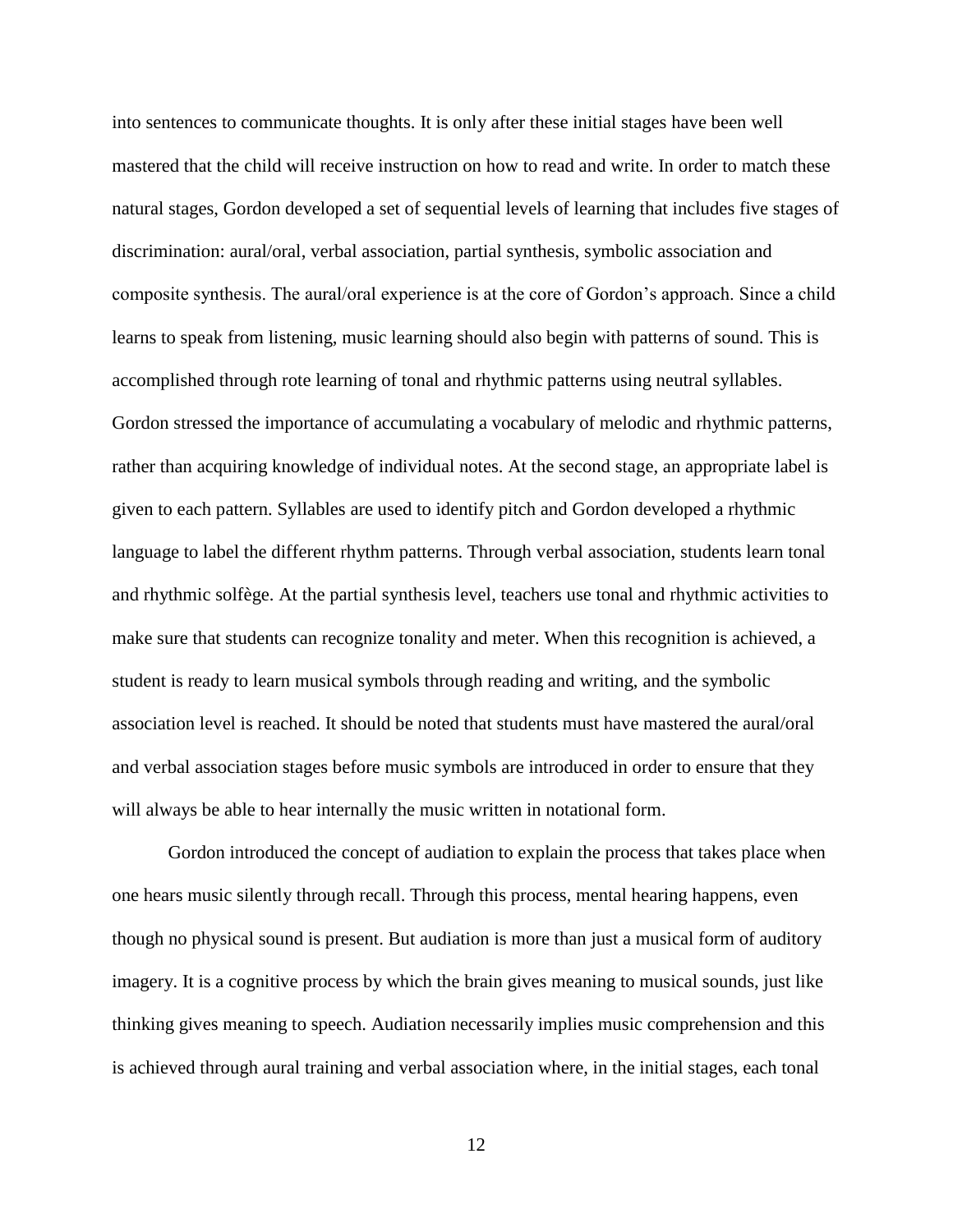and rhythm pattern is attached to a syllable name. This association is a key element of good ear training abilities.

The Yamaha method (Lancaster, 1984-85; Wagner, 1985) is an example of another curriculum centred on ear training and musicianship development. According to the Yamaha Music Foundation (2003), their research has shown that young students are developing aural skills much more rapidly than other skills required in music lessons, like manual dexterity. They also found that it is difficult for young children to read music and play at the same time. So, instead of teaching music reading first and instructing them to learn pieces through note reading, each new song is taught through solfège using proper syllables (*do, re, mi*), and this experience of singing a song in fixed *do* is then easily transferable to keyboard playing. The sequence of learning begins with listening, then imitating with the singing voice, followed by the attachment of syllable names, then the presentation of music notation and finally the performance on the keyboard. This approach helps students to internalize the music they are learning; it stimulates and cultivates musical responsiveness to sound as it establishes a strong connection between written signs and aural representation. In this progression, it is not enough to memorize a sound pattern and to reproduce it on an instrument; a student needs to acquire a musical vocabulary of tonal and rhythm syllables to insure that notation is strongly link to a mental sound representation.

The Suzuki method works differently and does not take into consideration the development of such skills as audiation or sight-signing. Suzuki trainer Marilyn Taggart (Comeau, 1998), agrees that Suzuki teachers "don't really do sight-singing per se. The ear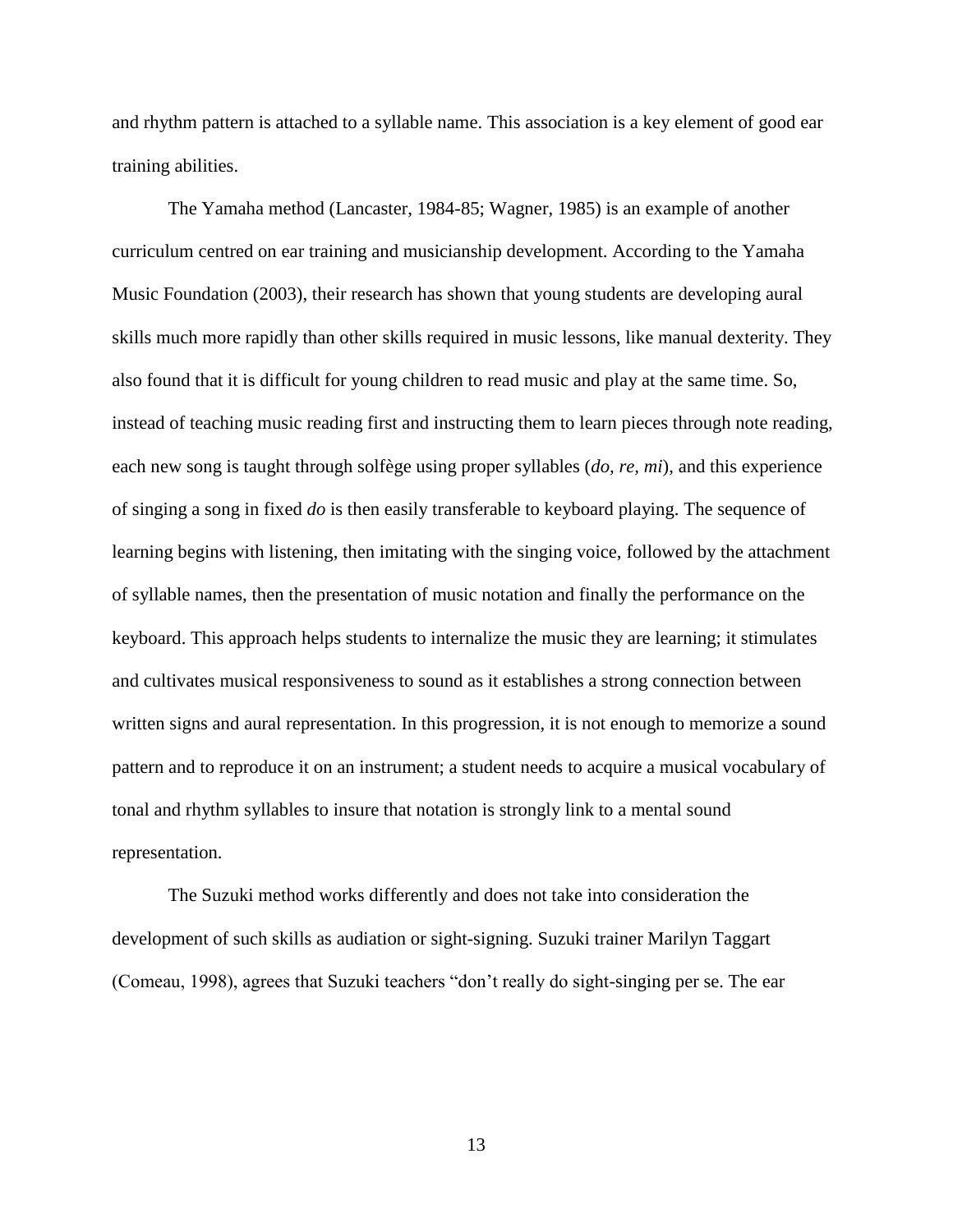training seems to take care of itself because of the listening" (p. 71).<sup>10</sup> Nowhere in Suzuki's writings are these skills ever addressed. The mother-tongue progression follows a different sequence of learning. It starts with strong aural training as students listen repeatedly to a series of songs. When these songs are well integrated, students recall the patterns from memory and attempt through trial and error to find the right notes on the instrument, thus the expression "playing by ear". The learning progression moves from the aural stage to the actual playing on an instrument. A direct link is established between pitch and rhythm patterns registered in the memory and the reproduction of these patterns on a musical instrument. In contrast to Gordon's audiation or Yamaha's solfège, an important component is missing: pitch and rhythm patterns are not labelled before performance happens on the instrument.<sup>11</sup> The progression bypasses any form of conceptualisation of basic musical patterns. The fact that Suzuki students listen repeatedly to their recordings and learn to play the piece by ear is no guarantee that they will develop a good cognitive comprehension of how music is organised or that any internal aural representation will be activated when music notation is later introduced.

There are other issues surrounding the development of ear training in the Suzuki method that are worth mentioning. Interestingly enough, methods that teach music to very young children often claim that they produce a high percentage of students with perfect pitch. While there is no scientific evidence that methods like Yamaha or Kelly Kirby Kindergarten Piano Method are in fact developing perfect pitch, it is still revealing that teachers from these methods

 $\overline{a}$ 

 $10$  A few Suzuki teachers mention doing sight-singing or dictation, but according to Comeau's interviews (1998), what is being done never goes beyond the introductory level. More importantly, these teachers are the exception and not the norm; Taggart's comment is certainly more representative of most Suzuki teachers.

 $11$  It is interesting to note that her dissertation, Medford (2003) developed a program that combines certain elements of the Kodàly and Orff approach with the Suzuki method. Repertoire is first introduced through solfège, using Kodàly's syllables and hand signals, and only then is a student asked to play the pieces on his instrument. A master's thesis by Krigbaum (2005) applied Gordon's music learning theory to Suzuki training by developing an audiation-based approach for Suzuki violin instruction. And finally, Kitts' master's thesis (1993) looked into the benefit of introducing Gordon's rhythmic learning sequence to Suzuki piano students.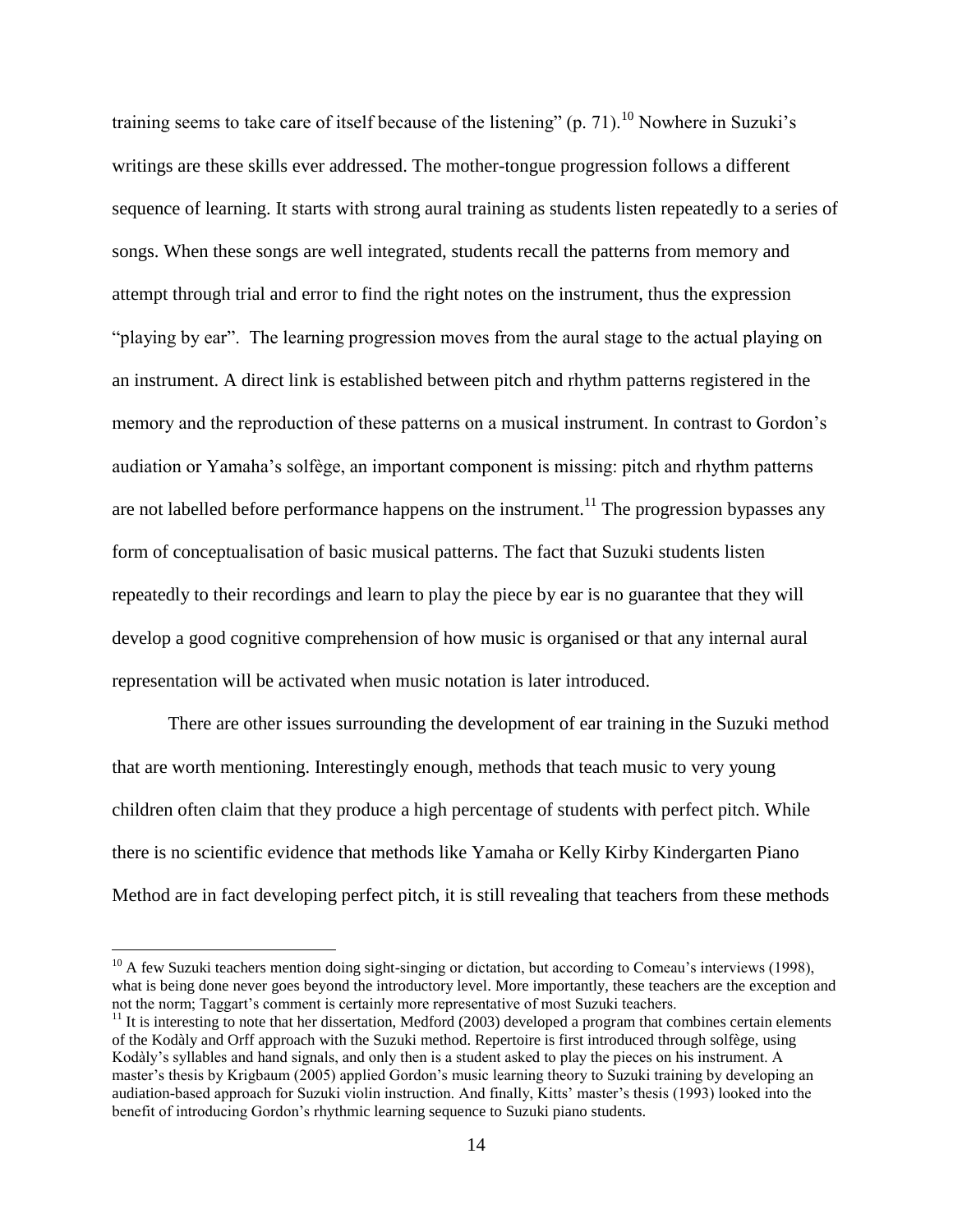are noticing that ability among many of their students, but no such trend seems to have been observed by Suzuki teachers. Nowhere in the literature, even in magazine like the American Suzuki Journal, do we see any testimony that this method contributes to developing perfect pitch, although this method is used with students that are precisely at the critical age for developing such a skill. This could possibly be explained by the fact that this method does not attempt to develop an association between a specific sound and its syllable name, and no labelling of aural experience is introduced, something that is essential in the development of perfect pitch.

Another interesting point in this debate is linked directly to the development of ear playing. Although the Suzuki method requires that students listen repeatedly to their recordings and then "find" the notes on their instrument, the actual process for playing by ear is ambiguous and not clearly outlined in any of the literature<sup>12</sup>. Krigbaum (2005) points out that Suzuki himself never offers a concrete process for how this learning should happen. That confusion often results in Suzuki students being taught to perform their pieces by rote, a process much closer to imitation than to playing by  $ear^{13}$ . The teacher or the parent demonstrates while the child observes, then imitates. In certain cases, a child is taught "step-by-step, note-by-note, how to perform a piece of music through demonstration and verbal instruction" (p.77). Although students are performing without notation, they engage in a more passive process of imitation that does not reflect the ability to play by ear. The learning sequence where a student is searching for

 $\overline{a}$ 

 $12$  There are in fact very few teaching resources that offer concrete suggestions on how to actually teach ear playing. In *Jump Right In*, the sound-before-sign method book by Grunow, Gordon and Azzara (2000), and in Lowe and Gordon (2004) *Music Moves for Piano*, the authors recommend that students first be taught to sing certain songs by rote, then be invited to perform those songs on their instrument, with no further instruction on how to make this happen.

<sup>&</sup>lt;sup>13</sup> Adopting the definition in McPherson (2005), Musco (2010) provides a clear distinction between playing by ear, "a performance of pre-existing music learned aurally without the aid of notation" (p. 49), rote learning, "which entails aural processes but may also involve verbal or visual hints" (p. 50) and modeling, a "powerful tool for learning"  $(p.50)$  where the students get to imitate the teacher's demonstrations. She then points out that many teaching materials promoting a sound-before-sight approach actually provide rote learning activities as opposed to ear playing ones. She also concedes that existing research often makes it difficult to distinguish ear playing from rote learning as the treatment protocols often mix the two.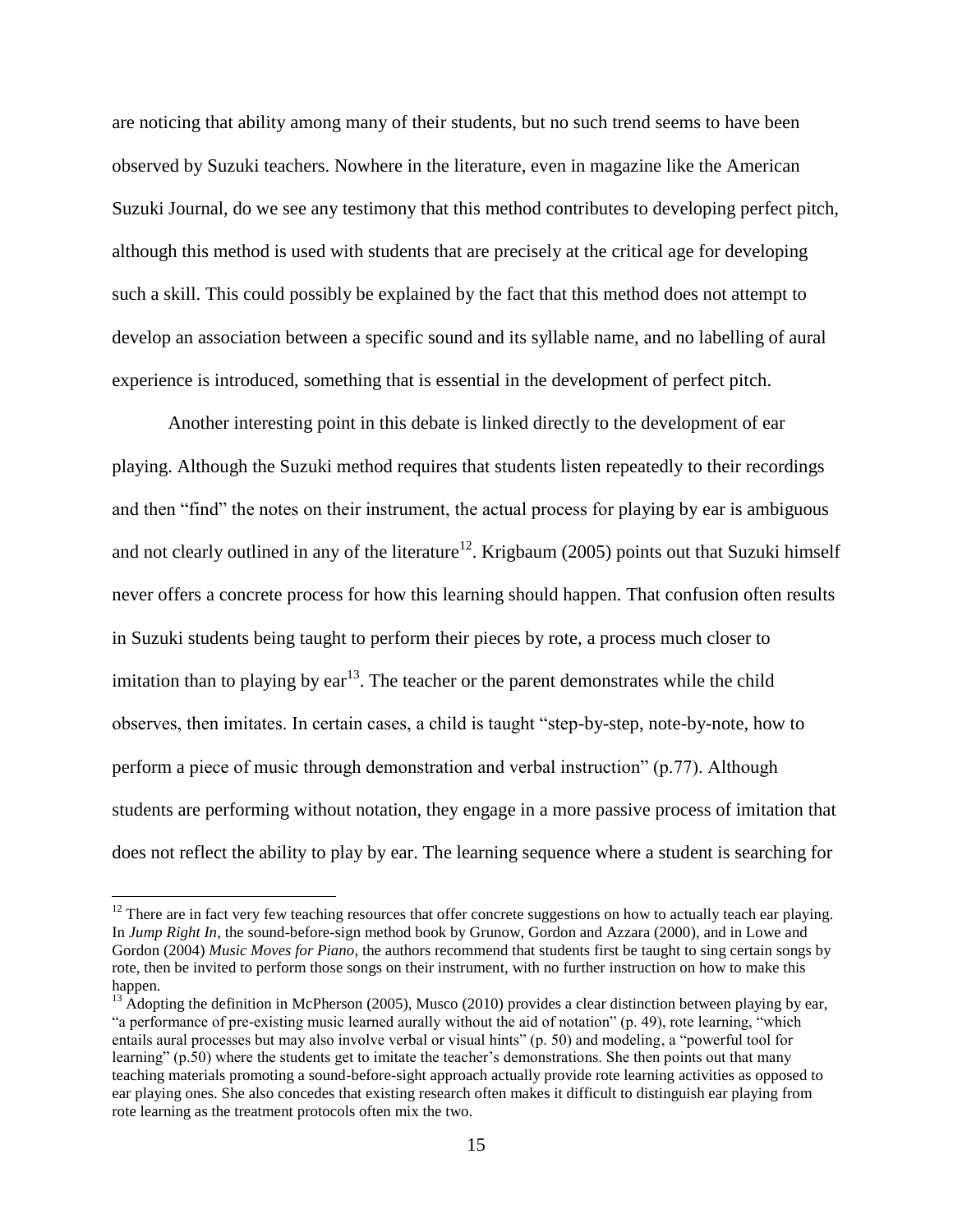the notes of a song on his instrument through a recall process of memorized patterns might actually not be well understood by many Suzuki teachers and in the end, the dominant sequence of teaching might rely more on demonstration and rote learning then on actual ear playing, a process that would generate little ear training. Also, once Suzuki students learn to read music, they start to depend on their music books to learn new pieces. They are still required to listen to their recordings, but the visual information from their music books often becomes their main guide. It could be argued that at that point, students often stop developing any form of aural skills.

#### *Concerns about reading skills*

Poor music reading has been the most criticized aspect of the Suzuki method. Teachers who depend on music notation to teach beginners have seriously questioned the absence of note reading in the early stages of music learning, suggesting that students might never reach an acceptable level of reading proficiency since they learn to rely so heavily on their ears rather than their eyes (How Teachers View, 1996; Musco, 2001; Hargrave, 2003; Garson, 2005;). Suzuki teachers do not agree with this critique, but they nevertheless have recognized that Suzuki students often have the reputation of being poor readers (Ballance, 2009; Erbin, 2009). Unfortunately, few studies have looked specifically at the effect of learning to play by ear on reading skills (Musco, 2010). However, when reviewing existing empirical research, it is possible to identify certain trends that clearly suggest there is no reason to be concerned.

Three studies have tested groups of instrumental students to find out if there is a link between the ability to play by ear and sight reading. Luce (1958, 1965) looked at the relationship between students' performance in sight-reading and their ability to reproduce short musical phrases by ear. A group of 98 high school instrumentalists were tested on original sight-reading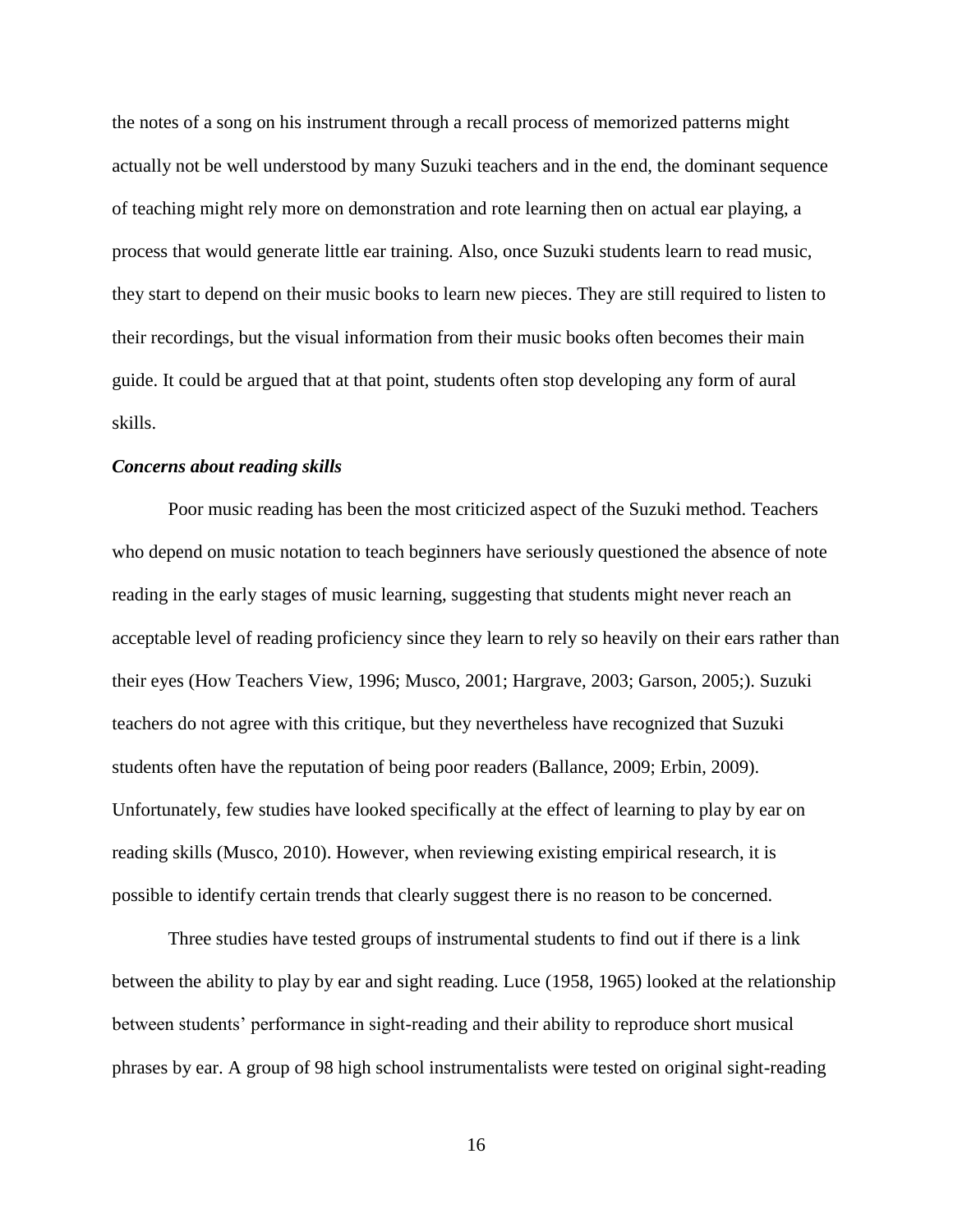and ear-playing tests and the results indicate a significant relationship ( $r = .50$ ,  $p \le .01$ ) between the two skills. She concluded that instrumental music education should include both, music reading and playing by ear. McPherson (1993) developed a theoretical model that outlines five distinct types of musical performance: sight-reading, performing rehearsed music, playing from memory, playing by ear, and improvising. Using a sample of high school instrumentalists, he wanted to clarify the relationship between these five musical skills. His findings show a positive correlation of r=.40 (and of .55 among the upper group of participants) between the ability to play by ear and the level of proficiency in sight-reading. His study also suggests that playing by ear contributes to overall musical growth and provides more enjoyable and meaningful learning. Bernhard (2004) investigated the effects of singing and playing melodies by rote in beginning band students. Statistics revealed a significant relationship of  $r = .67$  between playing by ear and sight-reading. The results of these studies suggest that skills in playing by ear correlate with skills in music reading.

A number of other studies have looked at the impact of using a sound/aural approach to teach music students and the results are fairly consistent (Musco, 2010). No negative effect has been observed on sight-reading ability when aural modeling is used, and in some cases, there is evidence of the effectiveness of an aural approach to improve sight reading skills. An earlier study (Musco 2006) involves learning melodies by ear in order to play in an unfamiliar key. The results suggest that playing by ear may contribute to skill development, but most interestingly for us, both the experimental group (aural approach) and the control group improved significantly in sight-reading. In other words, learning songs by ear has the same positive impact on sight reading as a note-based approach. Smith (2006) examined the effect of playing songs by ear on the musical performance of middle-school instrumental music students. Subtest measurements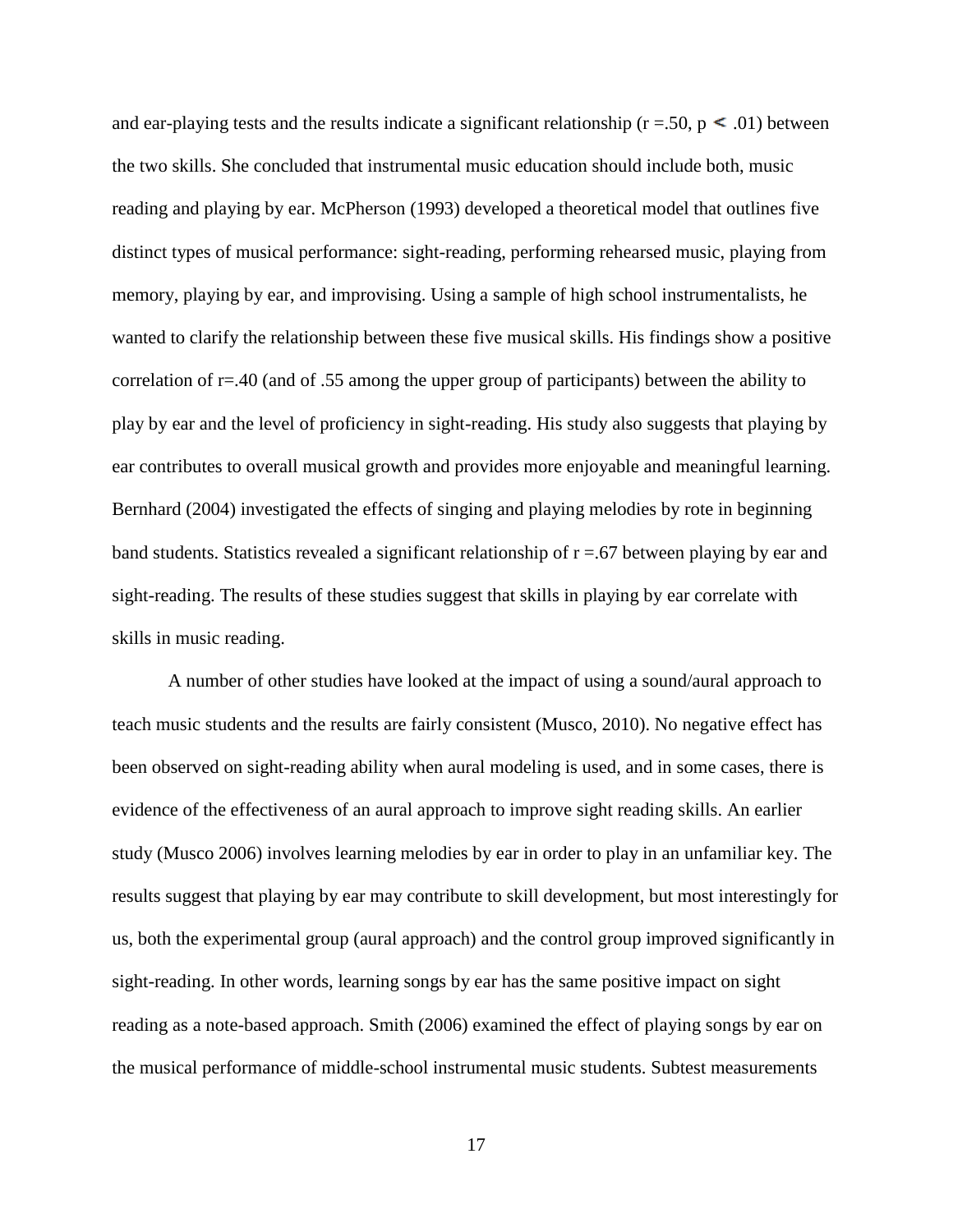included music reading, aural response and ear-tune performance. Though trends in the data could be identified, none proved to be statistically significant. But it was clear that students who learned to perform by ear did not show a decrease in reading skill. The author concluded that it goes against prevailing attitudes that a student's skill in reading music will deteriorate if they spend time learning and performing songs by ear.

Haston (2004) assessed the effectiveness of teaching beginning wind instrumentalists using a sound-before-sight approach. The experimental group received an aural/modeling emphasis (singing while fingering their instruments, play-by-ear activities, call and response, and playing from printed music) and the other group had a visual emphasis (playing only from printed music). The aural/modeling group scored higher on sight-reading posttests, though not significantly. There were clearly no statistically significant differences between the sight-reading abilities of wind instrumentalists taught with an aural/modeling emphasis and those taught with a visual emphasis. The author concluded that teaching with an aural/modeling emphasis does not hamper students' music performance skills, and may in fact aid them.

Sperti (1970) adapted certain aspects of the Suzuki method to the teaching of the clarinet and conducted experiments to test the effectiveness of two different pedagogical approaches: one favouring playing by ear and the other one focusing on note reading. Both groups received class instruction using the same instructional material, but with different pedagogical procedures. The control group received 32 hours of established teaching practices based on note reading. The experimental group received 16 hours of lessons based on a comprehensive listening program and the use of rote teaching, after which they got an additional 16 weeks of score reading instruction. Both groups were tested for sight-reading performance and for subjective elements of performance like tone quality, technique and interpretation. The achievement of the subjects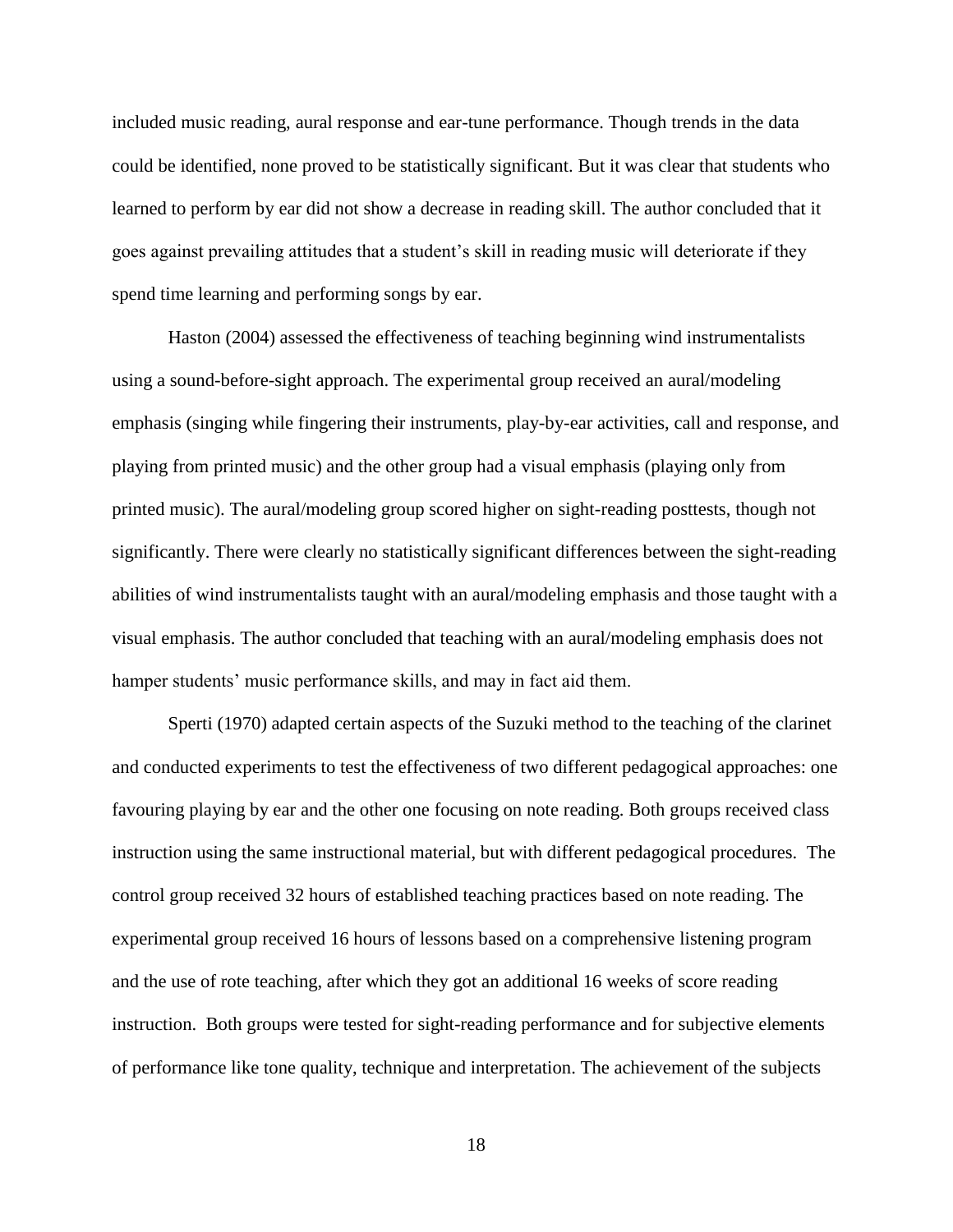in the experimental group was significantly superior to the control group in all categories of performance. This clearly showed that not only was there no negative impact on the ability to read music with the group of students who first learned to play the clarinet by ear, but they achieved superior results in sight-reading.

Fincher (1983) evaluated the impact of rote playing upon sight-reading skill development in group classes of beginning adult piano students. This study attempted to answer long-held beliefs by piano teachers that a student will learn to sight read faster if he does not hear the pieces played in advance, which will lead to playing by ear instead of developing reading skills. The experiment was conducted with four classes of beginning adult piano students where two experimental groups learned to play by rote before seeing the printed page and two control groups learned through reading only. The rote students listened several times to a piece to grasp its aural image, then tried to play by imitation; only after several attempts of playing by ear, was the printed page introduced and the student continued to learn the piece by reading. Results indicate that the aural learning approach "dramatically affected" sight-reading skills in a positive way as the students from the ear-playing groups scored much higher in both pitch-reading and rhythm-reading. This study suggests that playing the melody by rote during the prestudy procedure enhanced the impact on sight-reading skill development.

Glenn (1999) compared two methods of teaching strings to sixth-grade beginning students over a full school-year period. One emphasized rote instruction in the early stages and the other was notation-centred from the start. Results indicate that students in the ear-playing approach performed as well as the students in the notation-based method in all performance tests, including sight-reading. Interestingly enough, students who received the extensive period of rote instruction demonstrated a significantly higher rate of continuation: 70% pursued lessons after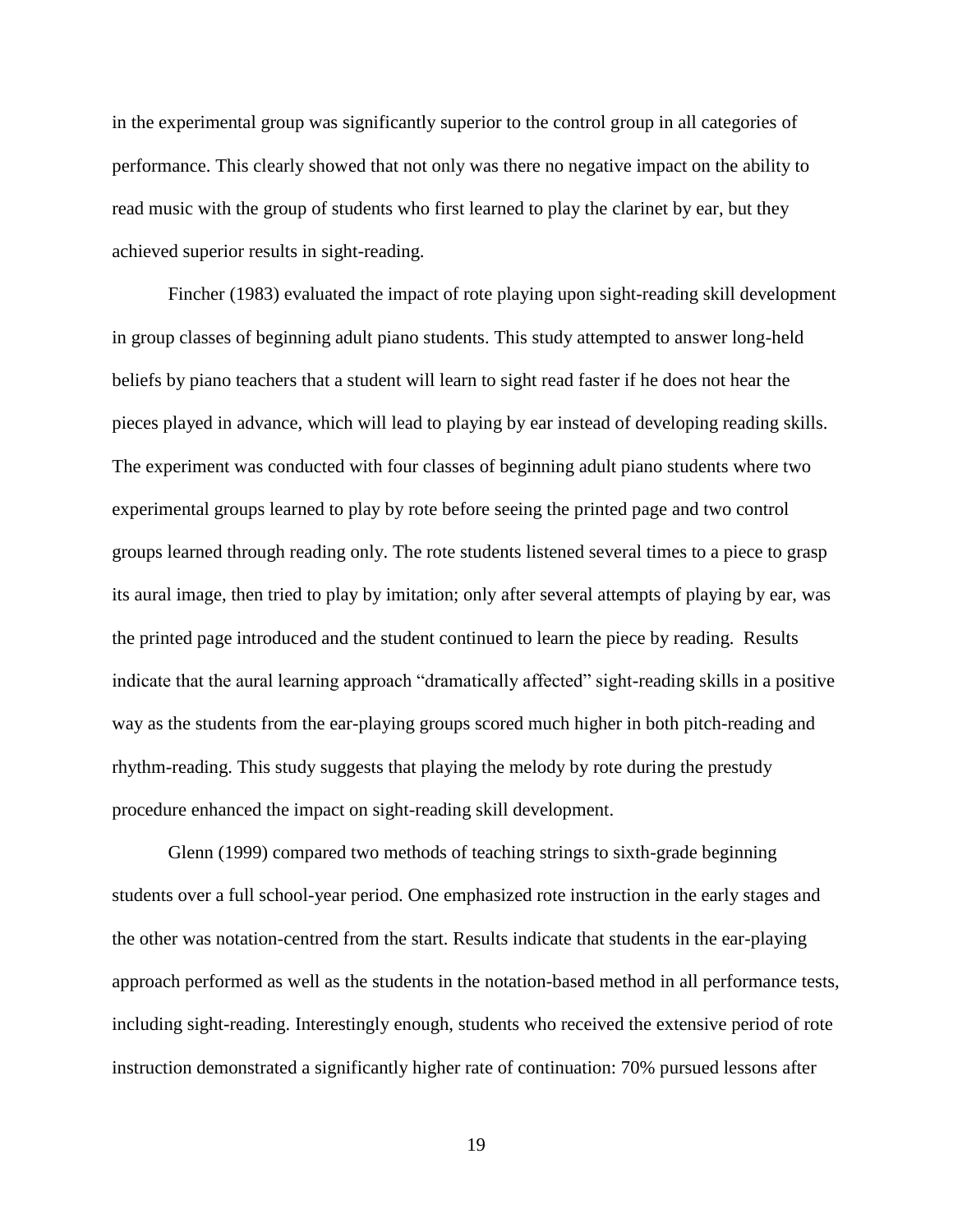the test year compared to only 32% in the notation-centred class. Also, the rote-learning group reported being more motivated to play music than the other group. Glenn recommended that students should get to a level where technical gestures have become automatic when they play before being introduced to musical notation.

Studies looking into the effect of playing by ear on the development of music reading skills may not be numerous, but all the experimental investigations that have been reviewed here show evidence that playing by ear does not have a negative impact on reading abilities, and might have a positive effect.

#### *Conclusion*

It was interesting to note that Shinichi Suzuki developed the mother-tongue approach at the same time as many other music educators and researchers were debating similar ideas. The period was particularly favourable for associating music learning and language development and many educators came to the conclusion that music should first be learned through ear playing. This paper has shown that there is strong evidence supporting the value of playing by ear when first learning a musical instrument; the sequence should proceed "from sound to symbol" so students develop the ability to "think in sound." However, it is also clear that playing by ear does not guarantee that when musical symbols are introduced, students will automatically be able to inwardly hear and comprehend notation. The importance of labelling sounds is an important step to insure good aural skills. This might be even more essential for students who are learning an instrument like the piano where pitch is a given and where the temptation to learn by rote is very strong because of the complexity of playing with both hands. There is real concern that Suzuki students could develop poor aural skills. On the other hand, there is no evidence supporting the belief that beginners who are taught by ear will never reach the same level of reading proficiency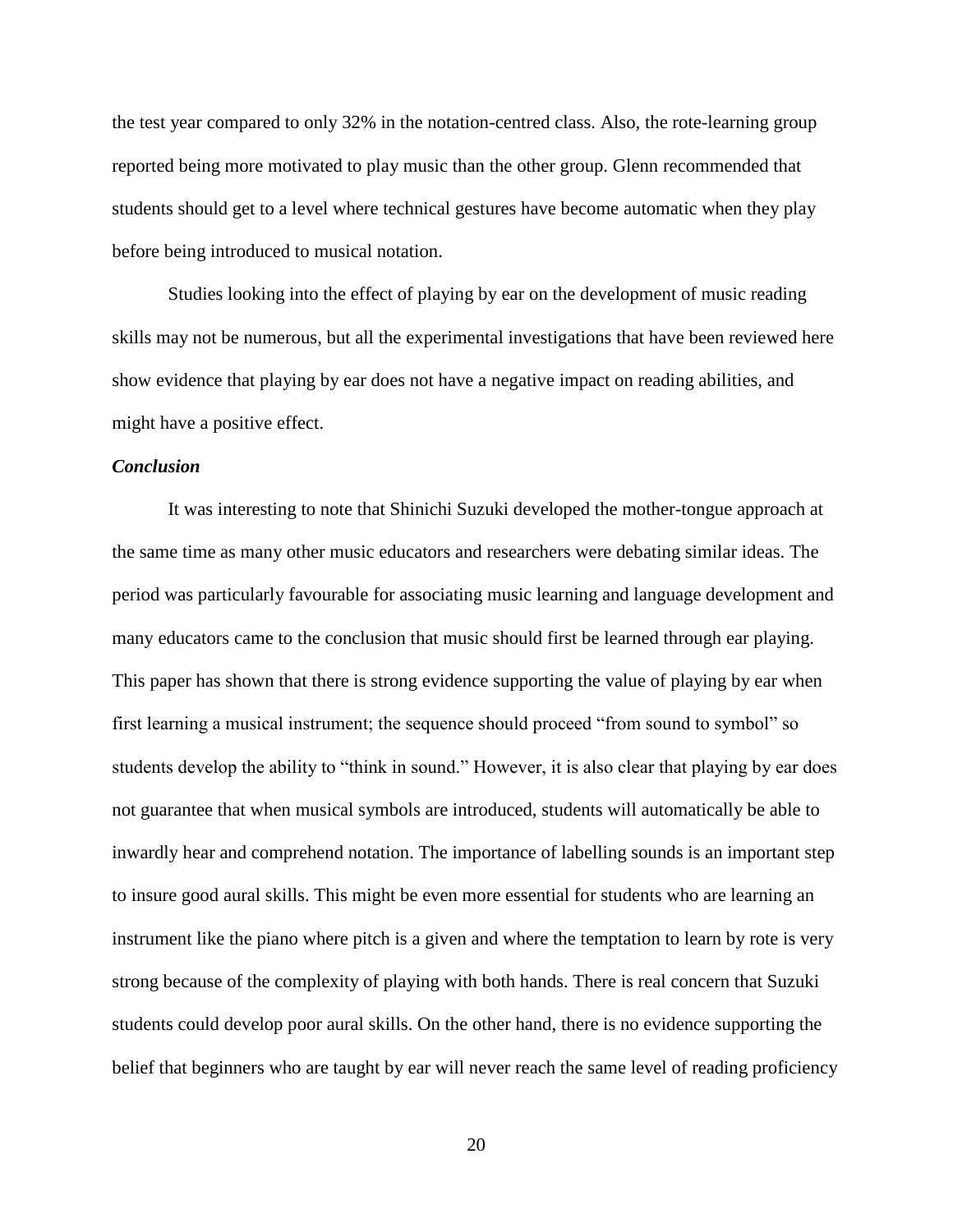as students who are introduced to notation at their initial lessons. There are no empirical studies that have ever demonstrated that sound-before-sight instruction harms students' abilities to read. While some studies indicate no effect on music reading abilities, other research shows that playing by ear improves them.

It is clear that more research is needed to develop a better understanding of the effects of the mother-tongue approach as applied in the Suzuki method. Several researchers discussed above (Fincher, 1983; Glenn, 1999; Haston, 2004; Musco, 2006; Sperti, 1970) developed their own experiments where they provided music lessons through an aural-modeling approach and measured its impact on various skills. But no studies have been conducted so far that have specifically assessed how well Suzuki students can hear notation inwardly before reproducing it on an instrument. It would be interesting to evaluate the mental process followed by Suzuki students once reading has been introduced. Are they progressing from the visual stimulus to the proper movement action (like any conventional student) or do they progress from the visual stimulus to the auditory stimulus (inwardly heard tone), then the anticipation of motor act and finally the movement action? There has also been no study to evaluate how many Suzuki students are actually learning new pieces by ear, through a process of trial of error, and how many are learning through rote learning where they observe and repeat the same action. Assuming that Suzuki students do learn to play by ear in the early stage of music lessons, there have been no studies to demonstrate if those students retain that ability after musical reading is introduced. Once reading has been superimposed on the process of playing by ear, if the ability to play by ear is not continued and the relationship sound-action is not consistently emphasized, it could be replaced by the symbol-action relationship. It would be interesting to evaluate 1) to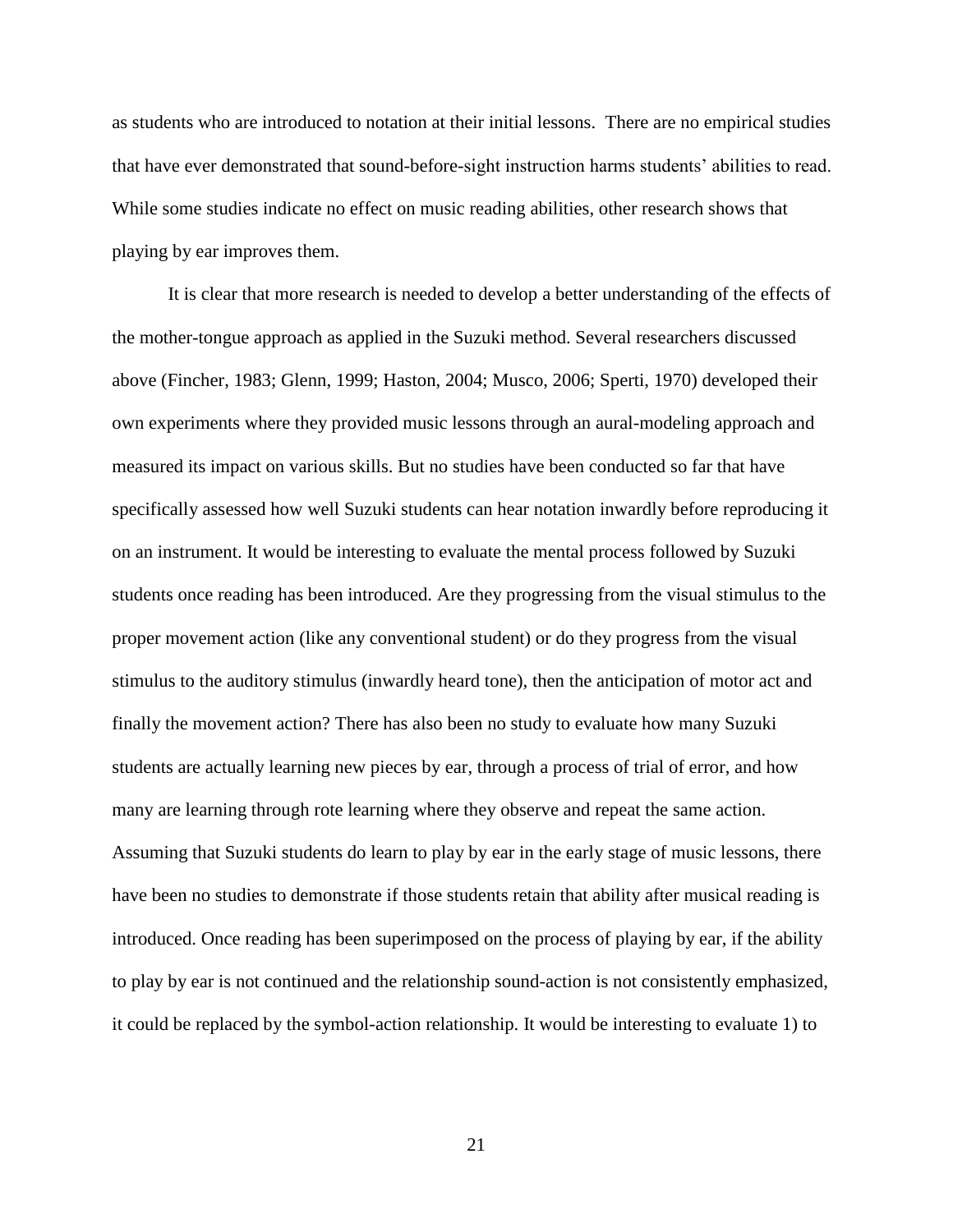what extent Suzuki students keep developing ear-playing skills and, 2) whether they have greater facility than non-Suzuki students with skills associated with ear playing, like improvisation.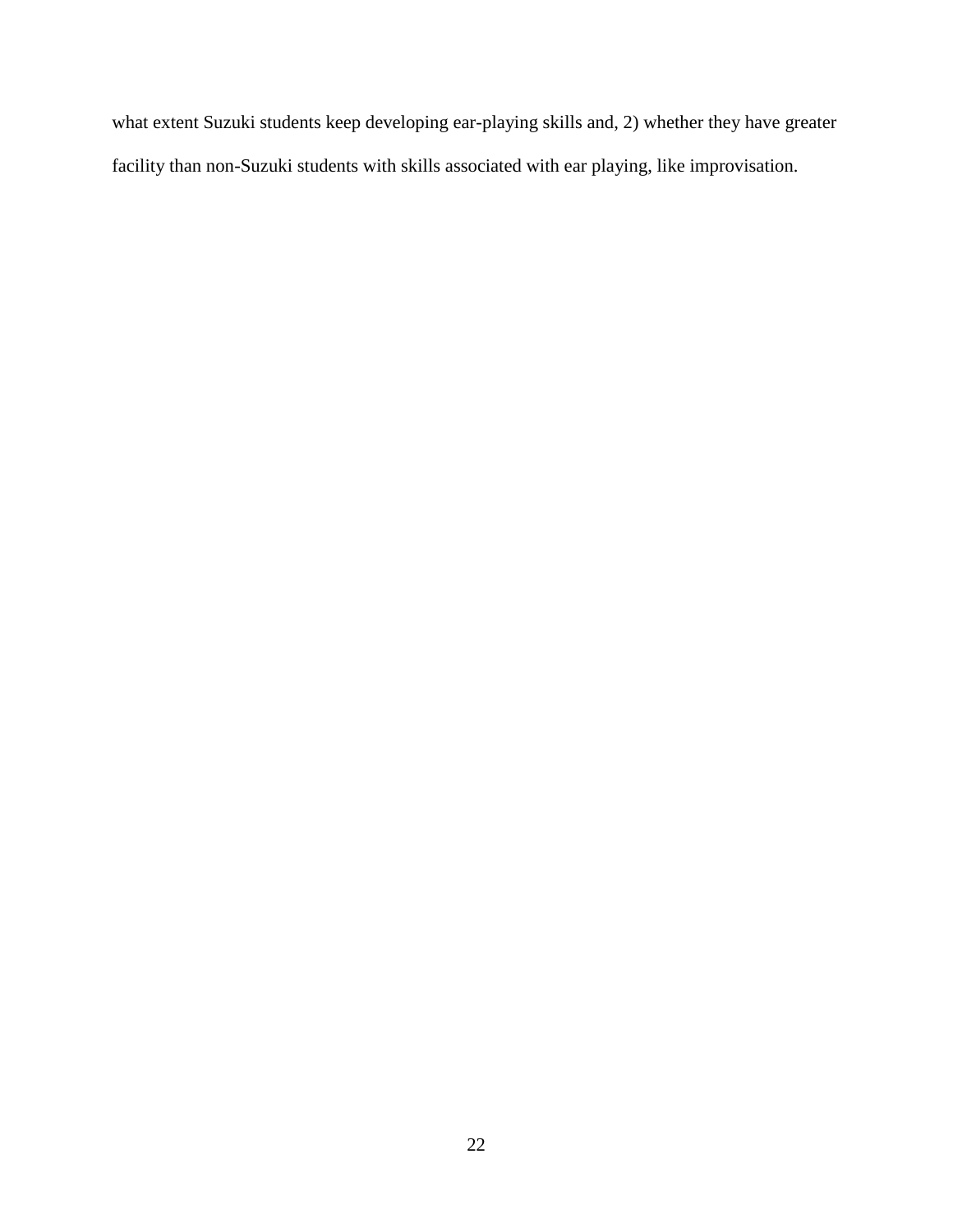### **References**

Arimitsu, T. (1982). *The Suzuki Method of Instruction Applied to Art Education for Young* 

*Children in America.* Retrieved from ProQuest Digital Dissertations. (AAT 0550189)

*American Music Teacher*. (2011). Retrieved February 2011.

<http://www.mtna.org/Publications/AmericanMusicTeacher/tabid/296/Default.aspx>

*American Suzuki Journal*. (2011). Retrieved February 2011.<http://suzukiassociation.org/journal/>

Ballance, R. M. (2009). Lessons in note reading from a tenor viol experience. *American Suzuki Journal*, *37*(4), p. 54.

Balodis, F. (1993). *Sunshine*. Kanata, ON: Music for Young Children.

Balodis. F. (1996). *Sunrise*. Kanata, ON: Music for Young Children.

- Bamberger, J. (1996). Turning music theory on its ear. *International Journal of Computers and Mathematical Learning, 1*(1), 33-55.
- Bamberger, J. (1999). Learning from the children we teach. *Bulletin for the Council for Research in Music Education*, *142*, 48-74.
- Bernhard, H. C., II. (2004). The effects of tonal training on the melodic ear playing and sight reading achievement of beginning wind instrumentalist. *Contributions to Music Education*, *31*(1), 91-107.
- Bigler, C. G. and Lloyd-Watts, V. (1979). *Studying Suzuki Piano: More than Music*. Athens, OH: Senzay.
- *British Journal of Music Education*. (2011). Retrieved February 2011. <http://journals.cambridge.org/action/displayJournal?jid=BME>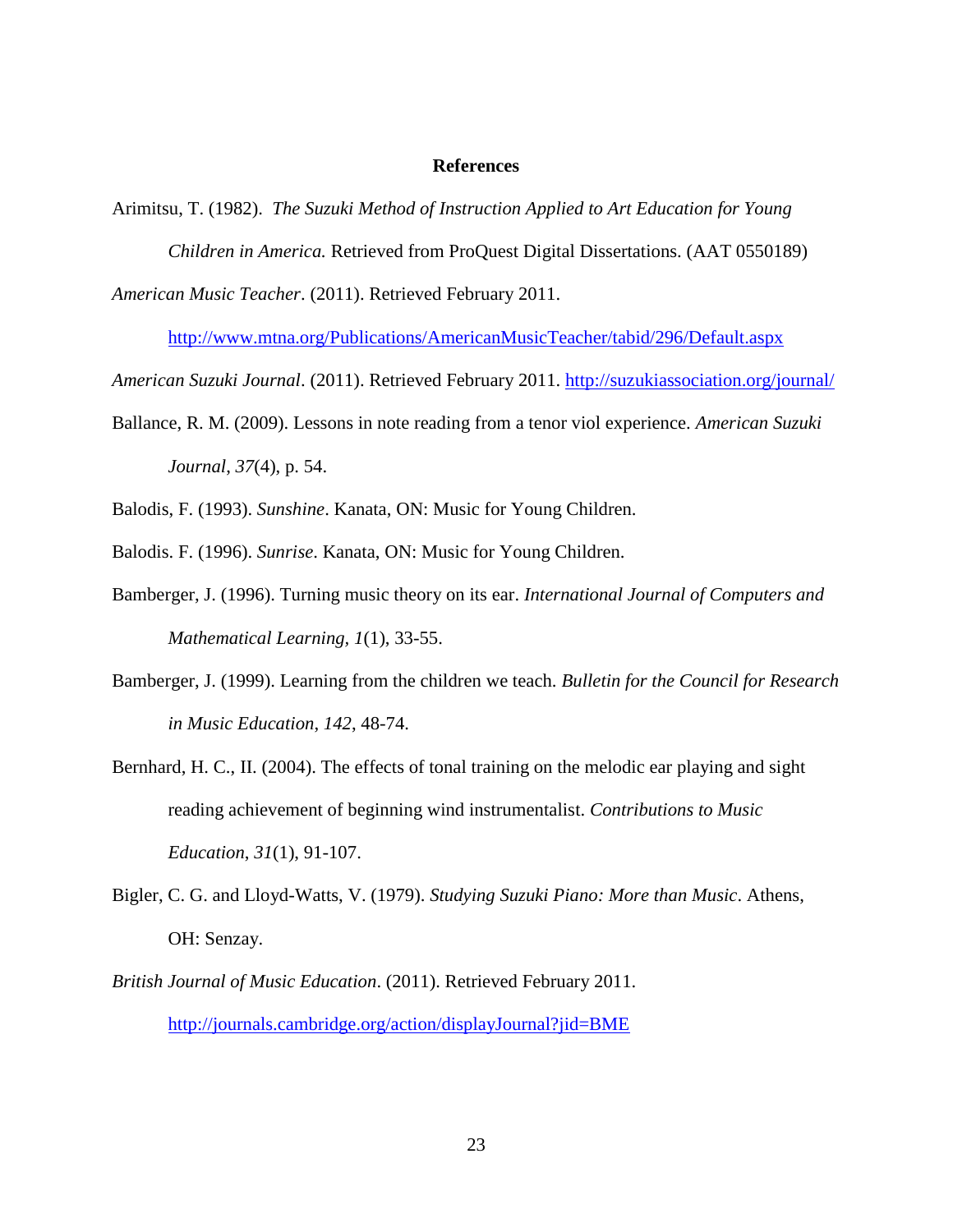Chang, D.-L. (1999). *The effects of different incidental listening experiences on performance achievement and developmental music aptitude of first-grade Suzuki violin and non-violin students.* Retrieved from ProQuest Digital Dissertations. (AAT 9948078)

*Clavier Companion*. (2011). Retrieved February 2011.<http://www.claviercompanion.com/>

Comeau, G. (1998). *10 Teachers' Viewpoints on Suzuki Piano*. Ottawa, ON: CFORP.

- Couperin, F. (1716/1974). *L'Art de toucher le clavecin.* (M. Halford, Trans.). Van Nuys, CA: Alfred Publishing Co. (Original work published 1716).
- Durand, M. (1996). *Approche psycho-pédagogique de l'enseignement du piano*. (Piano pedagogy course given at Université de Montréal).
- Erbin, Z. (2009). A mother-tongue approach to reading. *American Suzuki Journal*, *37*(4), p. 55- 59.
- Fincher, B. J. (1983). *The effects of playing the melody by rote during the pre-study procedure upon sight-reading skill development of beginning class piano students.* Retrieved from ProQuest Digital Dissertations. *(*AAT 8403971)
- Garson, A. (2005). Suzuki myths. *American Suzuki Journal*, *33*(3), p. 56-58.
- Glenn, K. A. (1999). *Rote vs. note: The relationship of working memory capacity to performance and continuation in beginning string classes.* Retrieved from ProQuest Digital Dissertations. (AAT 9927738)
- Gordon, E. E. (1984). *Learning Sequences in Music: Skill, Content, and Patterns*. Chicago, IL: G.I.A. Publications.
- Gordon, E. E. (2001). *Preparatory Audiation, Audiation, and Music Learning Theory: A Handbook of a Comprehensive Music Learning Sequence.* Chicago, IL: GIA Publications.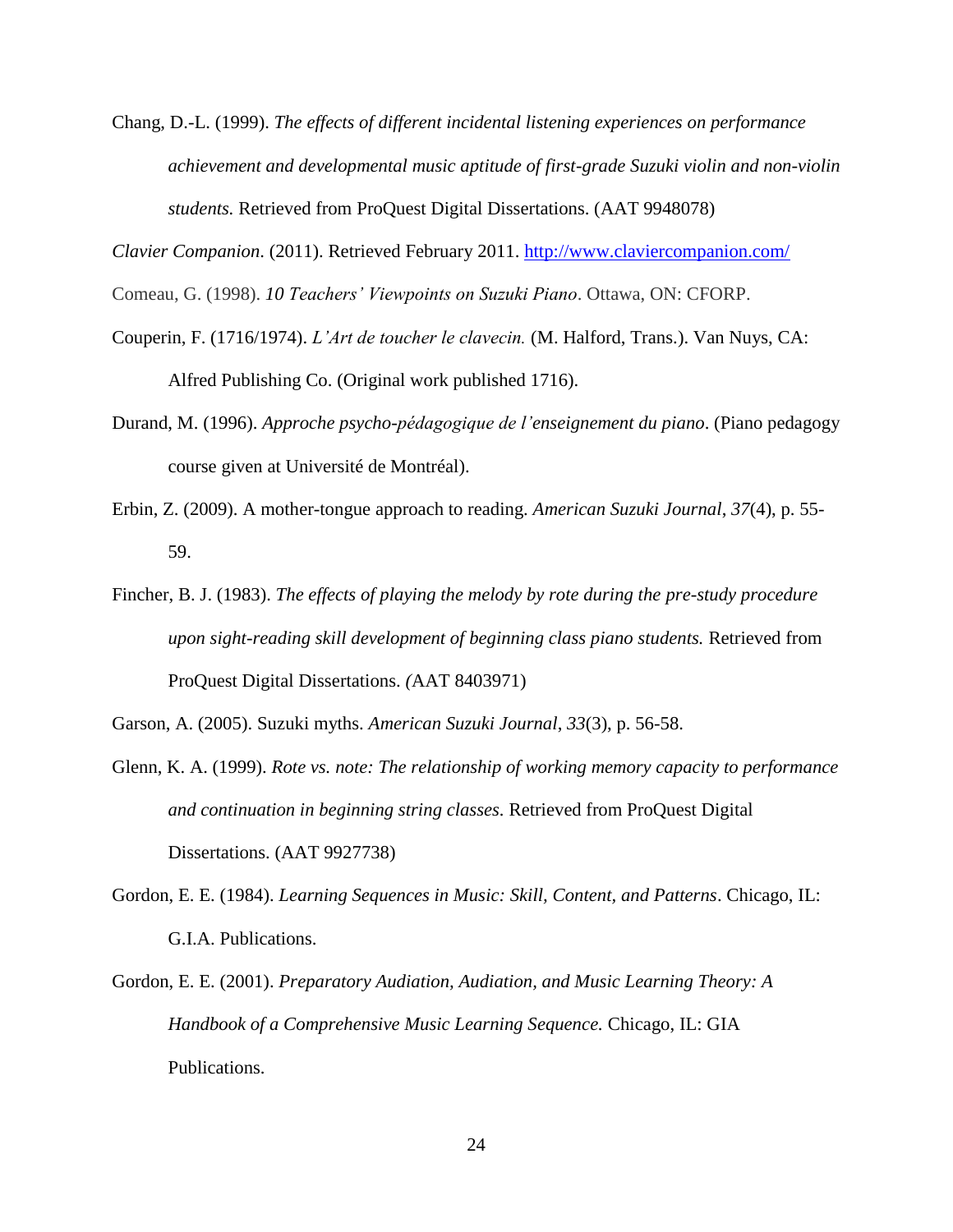- Gordon, E. E. (2003). *A Music Learning Theory for Newborn and Young Children*. Chicago, IL: GIA Publications.
- Gordon, E. E. (2004). *The Aural-Visual Experience of Music Literacy: Reading and Writing Music Notation.* Chicago, IL: GIA Publications.
- Grunow, R. F., Gordon, E. E., & Azzara, C. D. (2000). *Jump Right In.* Chicago, IL: GIA Publications.
- Hargrave, C.W. (2003). A Suzuki reading method. *American Suzuki Journal*, *31*(2), p. 36-38.
- Hargrave, C.W. (2010). Suzuki piano in the Americas: Our roots. *American Suzuki Journal*, *38*(2), 16-18.
- Haston, W. A. (2004). *Comparison of a visual and an aural approach to beginning wind instrument instruction*. Retrieved from ProQuest Digital Dissertations. (AAT 3132535)
- Herman, E. (1981). *Shinichi Suzuki: The Man and His Philosophy*. Secaucus, NJ: Warner Bros.

How Teachers View Playing by Ear. (1996, September). *Clavier*, *35*(7), 6-9.

Hwang, L.-C. (1995). *The development of lesson plan sourcebook for Suzuki piano school.* Retrieved from ProQuest Digital Dissertations. (AAT 9539820)

International Journal of Music Education. (2011). Retrieved February 2011.

<http://ijm.sagepub.com/>

*Journal of Music Teacher Education*. (2011). Retrieved February 2011.<http://jmt.sagepub.com/>

Kataoka, H. (1985). *Thoughts on the Suzuki Piano School*. Princeton: Birch Tree Group Ltd.

- Kelly Kirby, M. B. (1939). *The Kelly Kirby Kindergarten Piano Method*. Oakville, ON: F. Harris Music.
- Kendall, J. D. (1978). *The Suzuki Violin Method in American Music Education*. Secaucus, NJ: Warner Bros.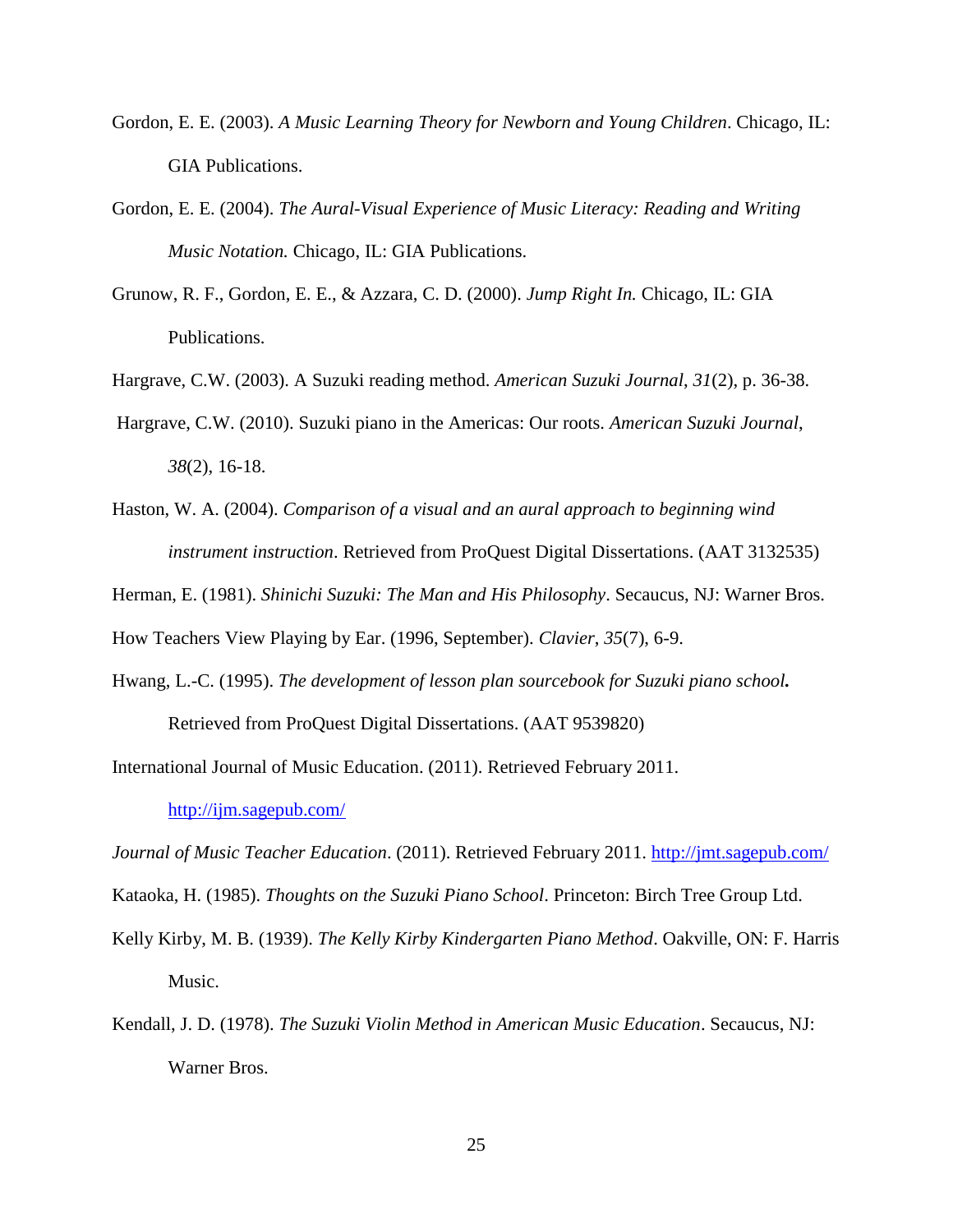Kitts, W. L. (1993). *The effects of Edwin Gordon's rhythmic learning sequence on private traditional piano and Suzuki piano students.* Retrieved from ProQuest Digital Dissertations. (AAT 1356576)

Kochevitsky, G. (1967). *The Art of Piano Playing*. Secaucus, NJ: Summy-Birchard.

Koppelman, D. (1978). *Intoducing Suzuki Piano*. San Diego, CA: Dichter Press.

- Krigbaum, C. D. (2005). *The development of an audiation-based approach to Suzuki violin instruction based on the application of Edwin E. Gordon's Music Learning Theory*. Retrieved from ProQuest Digital Dissertations. (AAT 1427646)
- Lancaster, E. F. (1984-85). The American Beginning Piano Method. The Yamaha Music Education system. *The Piano Quarterly*, *33*(128), 19-33.
- Landers, R. (1984). *The Talent Education School of Shinichi Suzuki—An Analysis*. Smithtown, New York: Exposition Press.
- Lee, A. J. (2007). *Two non-traditional cello methods for young beginning cello students: A mixed methods study.* Retrieved from ProQuest Digital Dissertations. (AAT 3291782)
- Lee, S.-Y. (1992). *The Suzuki beginner: A teacher's guide to the Suzuki principles of violin.* Retrieved from ProQuest Digital Dissertations. (AAT 9230395)
- Lee, S.-Y. (2001). *Left-hand technique in the Suzuki Cello Method: An analytical overview and comparison with contemporary cello pedagogy.* Retrieved from ProQuest Digital Dissertations. (AAT 0802806)
- Lo, S. Y.-D. (1993). *A reading course for Suzuki piano students.* Retrieved from ProQuest Digital Dissertations. (AAT 9416618)

Lowe, M. & Gordon, E. E. (2004). *Music Moves for Piano.* Chicago, IL: GIA Publications.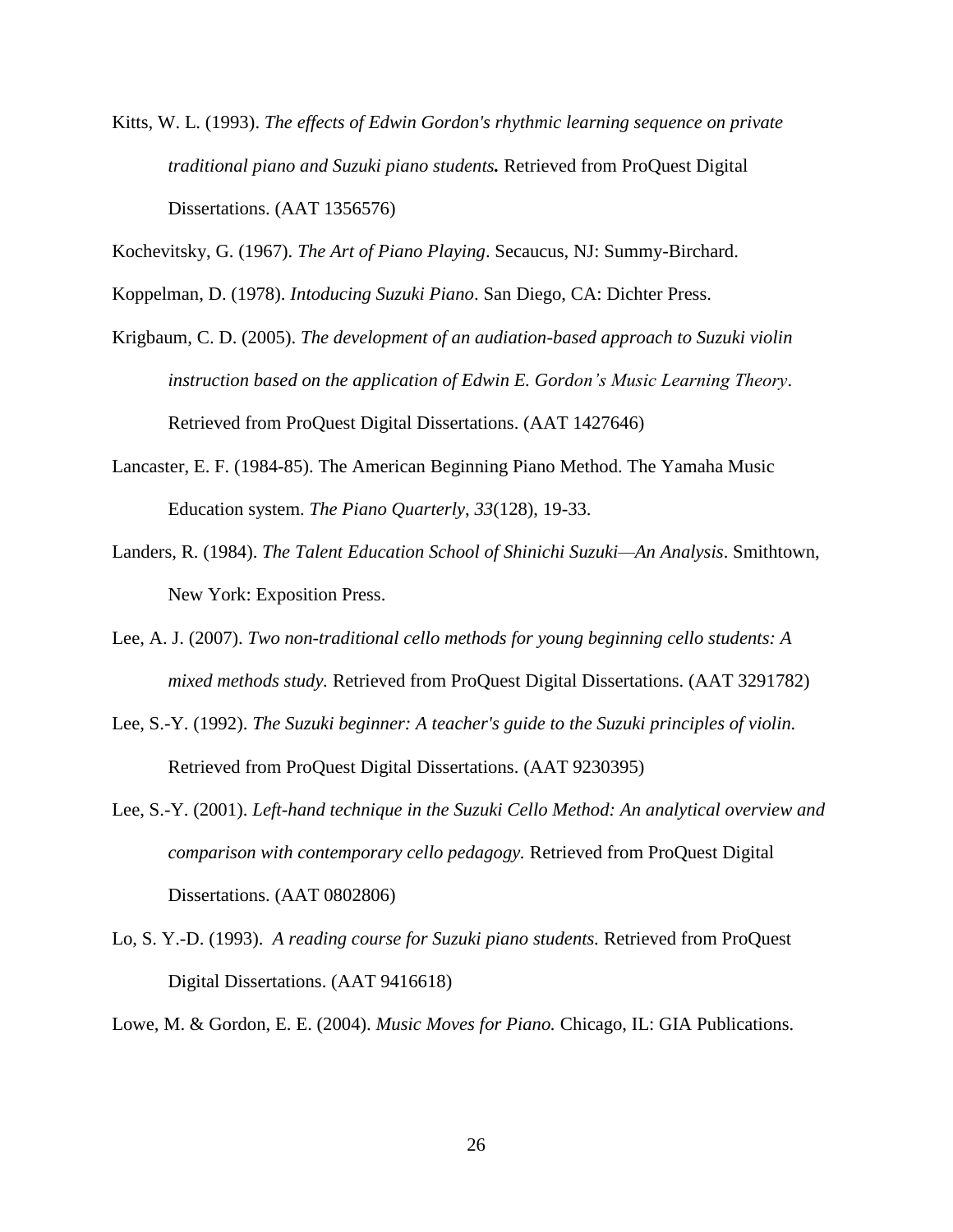- Luce, J. R. (1958). *Sight-reading and ear-playing abilities related to the training and background of instrumental music students*. Retrieved from ProQuest Digital Dissertations. (AAT 5805901)
- Luce, J. R. (1965). Sight-reading and ear-playing abilities as related to instrumental music students. *Journal of Research in Music Education*, *13*(2), 101-109.
- Mainwaring, J. (1941). The meaning of musicianship: A problem in the teaching of music. *British Journal of Educational Psychology*, *11*(3), 205-214.
- Mainwaring, J. (1947). The assessment of musical ability. *British Journal of Educational Psychology*, *17*(1), 83-96.
- Mainwaring, J. (1951). Psychological factors in the teaching of music. Part II: Applied musicianship. *British Journal of Educational Psychology*, *21*(3), 199-213.
- McPherson, G. E. (1993). *Factors and abilities influencing the development of visual, aural and creative performance skills in music and their educational implications.* Retrieved from ProQuest Digital Dissertations. (AAT 9317278)
- McPherson, G. E. (2005). From child to musician; Skill development during the beginning stages of learning an instrument. *Psychology of music, 33*, 5-35.
- McPherson, G. E. and Gabrielsson, A. (2002). From sound to sign. In R. Parncutt and G. E. McPherson (Eds.), *The Science and Psychology of Music Performance*, (pp. 99-115). New York: Oxford University Press.
- Medford, C. D. (2003). *Teaching musicality from the beginning of a child's instruction: The GBYSO Intensive Community Program and how it incorporates the philosophies of Kodaly, Orff, and Suzuki.* Retrieved from ProQuest Digital Dissertations. (AAT 3084848)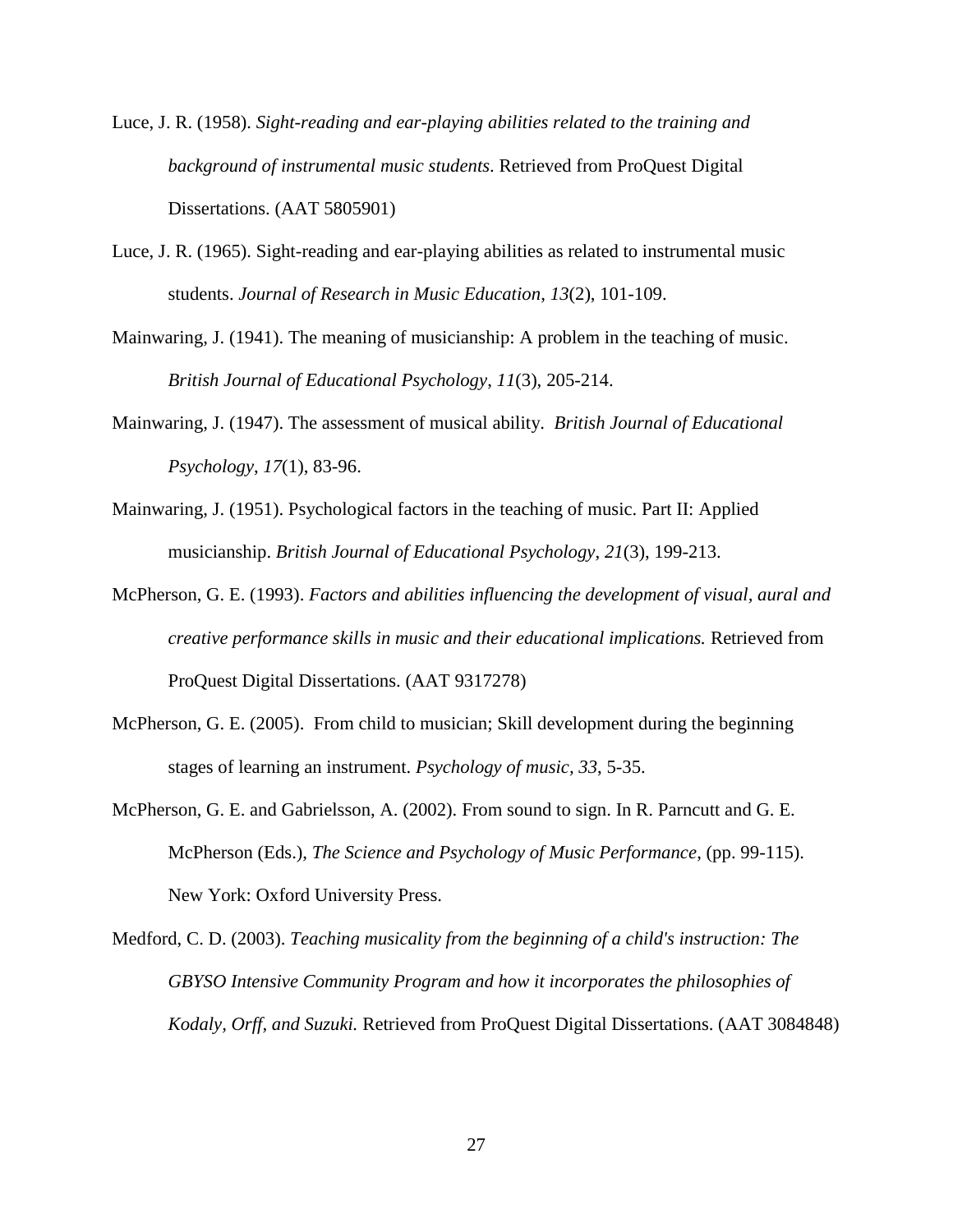- Menczel, V. (1997). *The application of the Suzuki method in Israel and the United States: A comparative case study.* Retrieved from ProQuest Digital Dissertations. (AAT 9737473)
- Moorhead, M. N. (2005). *The Suzuki Method: A comparative analysis of the perceptual/cognitive listening development in third grade students trained in the Suzuki, traditional, and modified Suzuki music methods.* Retrieved from ProQuest Digital Dissertations. (AAT 3167512)
- Musco, A. M. (2001). *Survey: Rote learning in instrumental music*. Unpublished survey reported in Musco (2010).
- Musco, A. M. (2006). *The effects of learning songs by ear in multiple keys on pitch accuracy and attitudes of band students*. Retrieved from ProQuest Digital Dissertations. (AAT 3251862)
- Musco, A. M. (2010). Playing by Ear: Is Expert Opinion Supported by Research*? Bulletin of the Council for Research in Music Education*, 184, 49-63.

*Music Educator's Journal*. (2011). Retrieved February 2011.<http://mej.sagepub.com/>

- O'Neill, A. A. M. (2003). *Parent as home teacher of Suzuki cello, violin, and piano students: Observation and analysis of Suzuki method practice sessions.* Retrieved from ProQuest Digital Dissertations. (AAT 3119251)
- Perkins, M. M. (1993). *A comparative study of the violin playing techniques developed by Kato Havas, Paul Rolland, and Shinichi Suzuki.* Retrieved from ProQuest Digital Dissertations. (AAT 9320157)
- Posner, M. I., Nissen, M. J. and Klein, R. M. (1976). Visual dominance: An information processing account of its origins and significance. *Psychological Review*, *83* (2), 157- 171.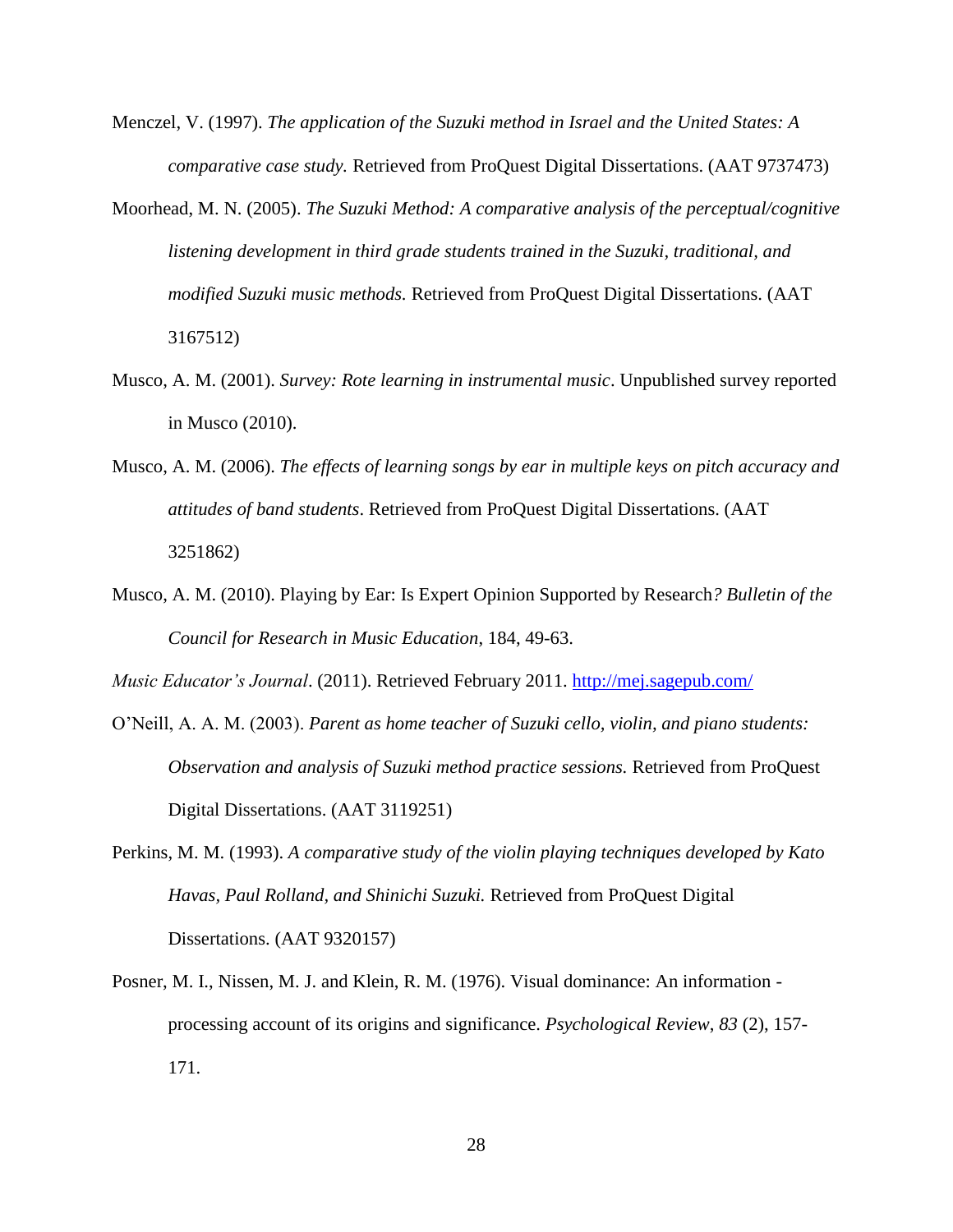Powell, M. C. (1988). *Focus on Suzuki Piano*. Secaucus, NJ: Warner Bros.

- Romeo, K. W. (1986). *A Five Year Comprehensive Curriculum for Young Violinists (Suzuki, String, Music).* Retrieved from ProQuest Digital Dissertations. (AAT 8618836)
- Rousseau, J.-J. (1762/1979). *Emile, or On Education*. (Alan Bloom, Trans.). New York, NY: Basic Books. (Original work published 1762).
- Rutledge, C. J. (1983). *An Application of the Philosophy of Shinichi Suzuki to Selected American and European Piano Pedagogical Materials.* Retrieved from ProQuest Digital Dissertations. (AAT 8413733)
- Schleuter, S. L. (1997). *A Sound Approach to Teaching Instrumentalists*. Kent, OH: Kent State University Press. (Original work published in 1984).
- Schwalje, A. T. (2008). *Beginning bassoon instruction: A curriculum based in part on the teachings of Shinichi Suzuki.* Retrieved from ProQuest Digital Dissertations. (AAT 3323922)
- Scott, L. P. (1987). *An Investigation of Attention and Perseverance Behaviors of Preschool Children Enrolled in Suzuki Violin Lessons and Other Preschool Activities.* Retrieved from ProQuest Digital Dissertations. (AAT 8717531)
- Smith, N. (2006). *The effect of learning and playing songs by ear on the performance of middle school band students*. Retrieved from ProQuest Digital Dissertations. (AAT 3255935)
- Smolen, S. J. (2000). *Teaching music as a living art: Drawing the best from Waldorf and Suzuki. One string pedagogue's integration of the philosophy behind the new impulse in Waldorf music education, and the Suzuki Method for stringed instruments.* Retrieved from ProQuest Digital Dissertations. (AAT 3065533)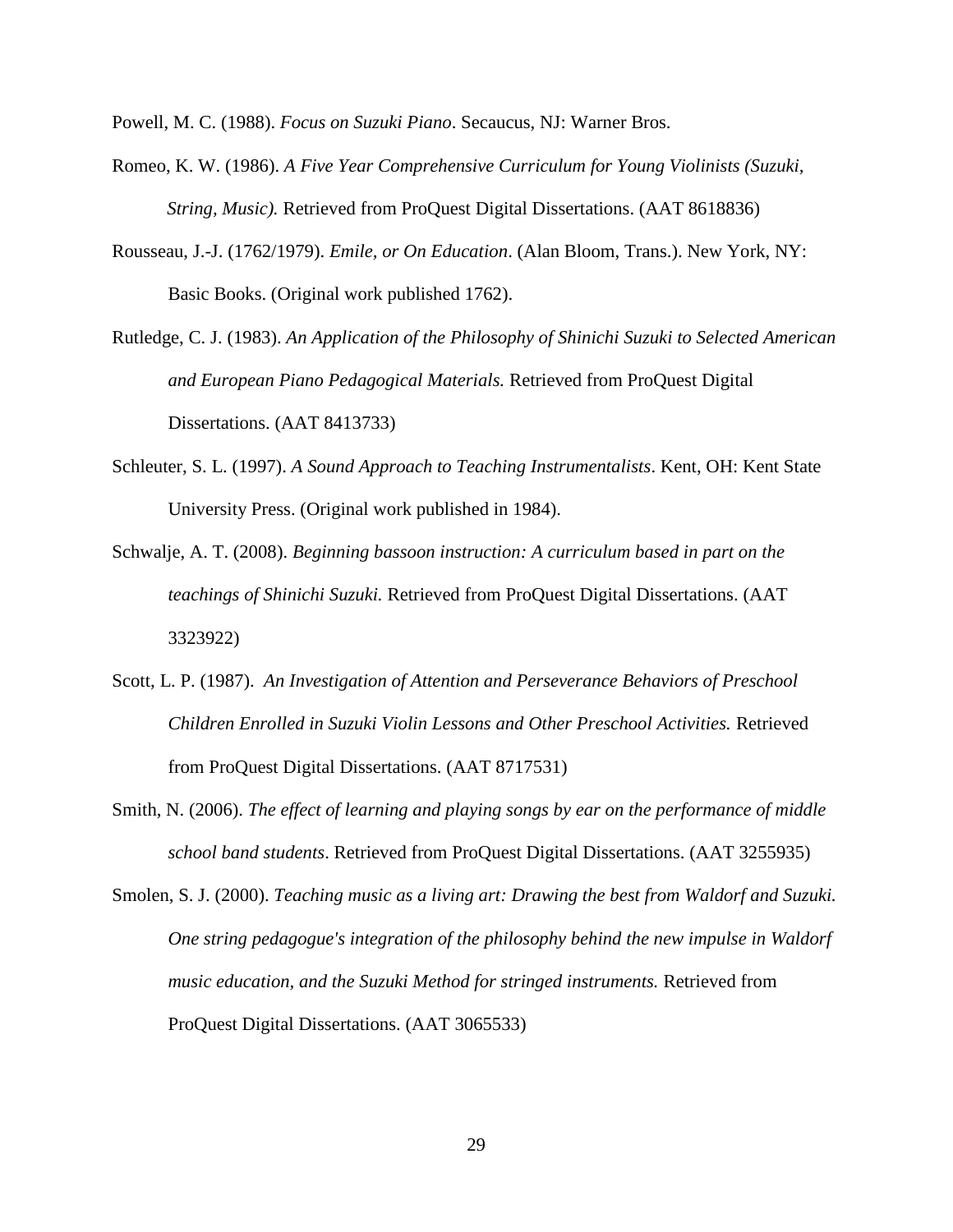- Sperti, J. (1970). *Adaptation of certain aspects of the Suzuki method to the teaching of the clarinet: An experimental investigation testing the comparative effectiveness of two different pedagogical methodologies.* Retrieved from ProQuest Digital Dissertations. (AAT 7124833)
- Stamou, L. (1998). *The effect of Suzuki instruction and early childhood music experiences on developmental music aptitude and performance achievement of beginning Suzuki string students.* Retrieved from ProQuest Digital Dissertations. (AAT 9909369)

Starr, C. and Starr, W. (1983). *To Learn With Love*. Secaucus, NJ: Warner Bros.

- *Suzuki Association of the Americas*, (2010). Retrieved September 26, 2010, from <http://suzukiassociation.org/>
- Suzuki, S. (1969). *Nurtured by Love. A New Approach to Education* (Waltraud Suzuki, Trans.). New York: Exposition Press.
- Suzuki, S. (1981). *Ability Development From Age Zero*. Athens, OH: Senzay. (Original work published in Japanese in 1969).
- Suzuki S. (1986). *Talent Education for Young Children*. New Albany, IN: World-Wide Press. (Original work published in Japanese in 1969).
- Suzuki, S. (1989). Shinichi Suzuki: His speeches and essays. Secaucus, NJ: Warner Bros.
- Suzuki, S. (1993). *How to Teach Suzuki Piano*. Secaucus, NJ: Warner Bros.. Suzuki Association of the Americas (2010). Retrieved October 2010.<http://suzukiassociation.org/>
- Tommis, Y., and Fazey, D.M.A. (1999). The acquisition of the pitch elements of music literacy skills by 3–4 year-old pre-school children: A comparison of two methods. *Psychology of Music, 27*(2), 230-244.

Velleman, B. L. (1978). Speaking of jazz. *Music Educators Journal*, *65* (2), 2831.